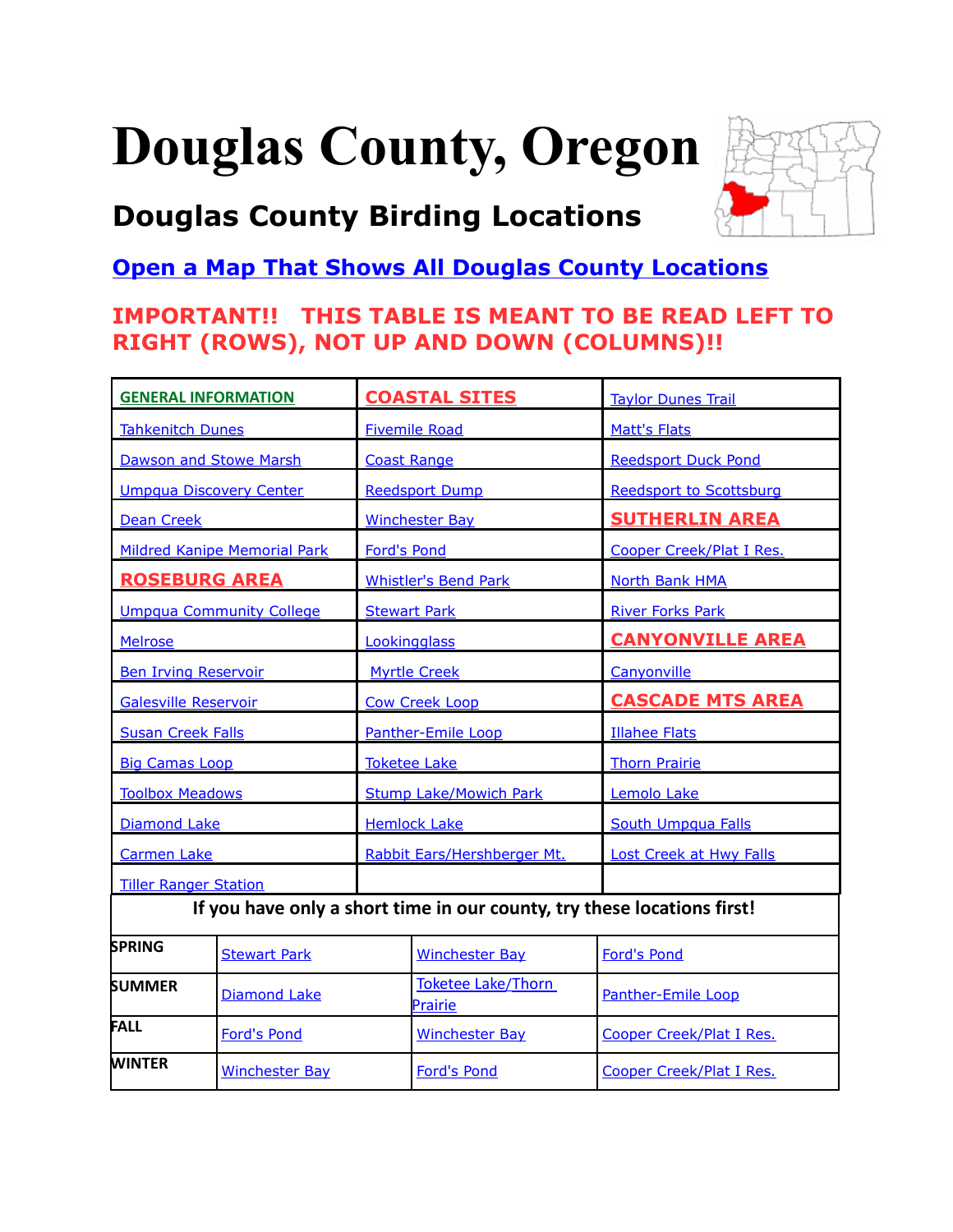<span id="page-1-2"></span>**Authors/Editors**: Ron Maertz, Umpqua Valley Audubon, Chuck Gates, Linda Smith, Linda Fink, Polly Maertz **County Seat**: Roseburg **County Size**: 5089 square miles **High Elevation** : Mt. Thielsen (9182 ft) **Rarities** : King Eider, Arctic Loon, Ashy Storm-Petrel, Least Bittern, Mountain Plover, Hudsonian Godwit, Least Flycatcher, Curve-billed Thrasher, Phainopepla, Blackburnian Warbler, Mourning Warbler, Lark Bunting, Painted Bunting, Lawrence's Goldfinch **Top County Lister** : Ron Maertz (327) Year List Record : Matt Hunter 2013 (265) **County Contact Person**: Email [Ron Maertz](mailto:hadada@centurytel.net) **[return to the top](#page-0-0)**

Introduction: Douglas County is the 5th largest in Oregon with an area of 5089 square miles. The elevations range from sea level to 9182 feet. Some of the main habitats include open ocean, beaches, deflation plains, estuaries, sitka spruce dominated forest, Douglas fir dominated forest, Douglas fir/hardwood mixed forest, lodgepole pine, crop and ranch agricultural lands, rivers, lakes, subalpine and alpine forests. **[return to the top](#page-0-0)**

### **[Umpqua NF Campgrounds Map](http://www.fs.fed.us/r6/umpqua/recreation/camping/campground-map.shtml)**

### **COASTAL SITES**

### <span id="page-1-1"></span>**Taylor Dunes Trail** [return to the top](#page-0-0)

DeLorme (copyright 2001) Pg 32 A-4 DeLorme (copyright 2008) Pg 45 A-6 **geographic coordinates** 43°51'33.1"N 124°08'42.7"W [\(43.859185, -124.145190\)](https://www.google.com/maps/place/43%C2%B051)

### [View A Google Map](http://maps.google.com/maps/ms?hl=en&ie=UTF8&msa=0&msid=108036481085398338899.00046b7af04bc66c728a6&ll=44.013559,-124.07547&spn=0.848373,2.108002&z=10)

**Location, Habitat and Birds:** From the junction of Hwys 101 and 126 in Florence, go 10.0 miles south and look for the parking area on your right (west). If you are coming from the south, start at the junction of Hwys 101 and 38 in Reedsport and go north on Hwy 101 12.8 miles and look for the parking area on your left. The milepost is 198.7. **NOTICE: The Central Coast Birding Trail directions are slightly off for this site. Use the directions above.** You can see the Central Coast Birding Trail entry by going to the [Oregon Birding Trails Website.](http://www.oregonbirdingtrails.org/) Choose the Oregon Coast Birding Trail. Click on the Central Coast tab and go to section 98.

### <span id="page-1-0"></span>**Tahkenitch Dunes/Threemile Lake Trails** [return to the top](#page-0-0)

DeLorme (copyright 2001) Pg 32 B-3 DeLorme (copyright 2008) Pg 44 B-5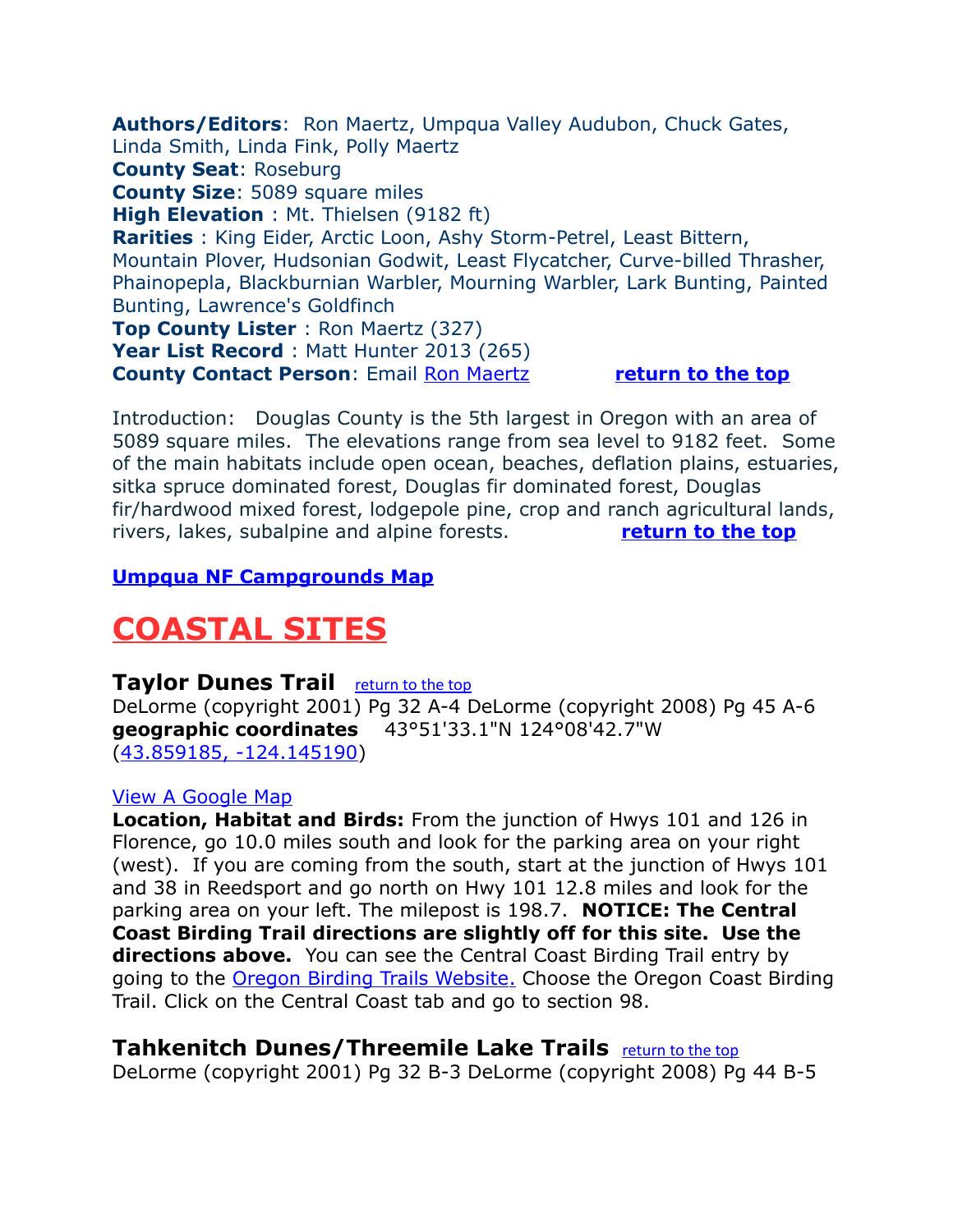**geographic coordinates** 43°47'44.6"N 124°08'55.2"W [\(43.79573, -124.14868\)](https://www.google.com/maps/place/43%C2%B047)

### [View A Google Map](http://maps.google.com/maps/ms?ie=UTF8&hl=en&msa=0&ll=43.741336,-124.08062&spn=0.169163,0.277405&z=11&msid=108036481085398338899.00046b5054d4574c1a7dd)

**Location, Habitat, and Birds:** From the junction of Hwys 101 and 126 in Florence, go 13.3 miles south. If you are coming from the south, start at the junction of Hwys 101 and 38 in Reedsport and go north on Hwy 101 7.9 miles. NOTICE: The Central Coast Birding Trail directions are slightly off for this site. Use the directions above. Go to the [Oregon Birding Trails](http://www.oregonbirdingtrails.org/)  Website.for more details. Choose the Oregon Coast Birding Trail. Click on the South Coast tab and go to section 100.

### <span id="page-2-1"></span>**Fivemile Road** [return to the top](#page-0-0)

DeLorme (copyright 2001) Pg 32 B-4 DeLorme (copyright 2008) Pg 44 C-5 **geographic coordinates** 43°45'43.7"N 124°07'27.8"W [\(43.76213, -124.12439\)](https://www.google.com/maps/place/43%C2%B045)

### [View A Google Map](http://maps.google.com/maps/ms?hl=en&ie=UTF8&msa=0&msid=108036481085398338899.0004727413eb83b25fbbc&ll=43.730174,-124.113579&spn=0.169939,0.349846&z=12)

**Location, Habitat, and Birds:** Located about 4.8 miles north of the junction of Highways 101 and 38 in Reedsport and 16.5 miles south of Florence is this gravel logging road that allows access to some of the coast range. Watch for log trucks. Most of the road passes through young successional forest that can reveal some good coastal mountain species. Look and listen for Saw-whet and Pygmy Owls. Mountain Quail are here along with some Ruffed and Sooty Grouse at higher levels. Water and marsh birds, mountain finches, chickadees, and sparrows can be found here as well. Don't miss the marshy areas on the east side of Tahkenitch Lake. These are some of the best marshes in Douglas County.

### <span id="page-2-0"></span>**Matt's Flats [return to the top](#page-0-0)**

DeLorme (copyright 2001) Pg 32 B-3 DeLorme (copyright 2008) Pg 44 D-5 **geographic coordinates End of Sparrow Park Road**  43°44'54.9"N 124°10'48.6"W [\(43.748585, -124.180157\)](https://www.google.com/maps/place/43%C2%B044) **[View A Google Map](http://maps.google.com/maps/ms?hl=en&ie=UTF8&msa=0&msid=108036481085398338899.0004727413eb83b25fbbc&ll=43.730174,-124.113579&spn=0.169939,0.349846&z=12)**

**Location, Habitat, and Birds:** Travel 2.1 miles north of the Gardiner Boat Ramp or 16.6 miles south of Florence to Sparrow Park Road. Take Sparrow Park Road (4.1 miles from the junction of Highways 101 and 38 in Reedsport). Take Sparrow Park Road to its end at the beach (about 4 miles and good birding along the way). Go down the beach (south) for about 1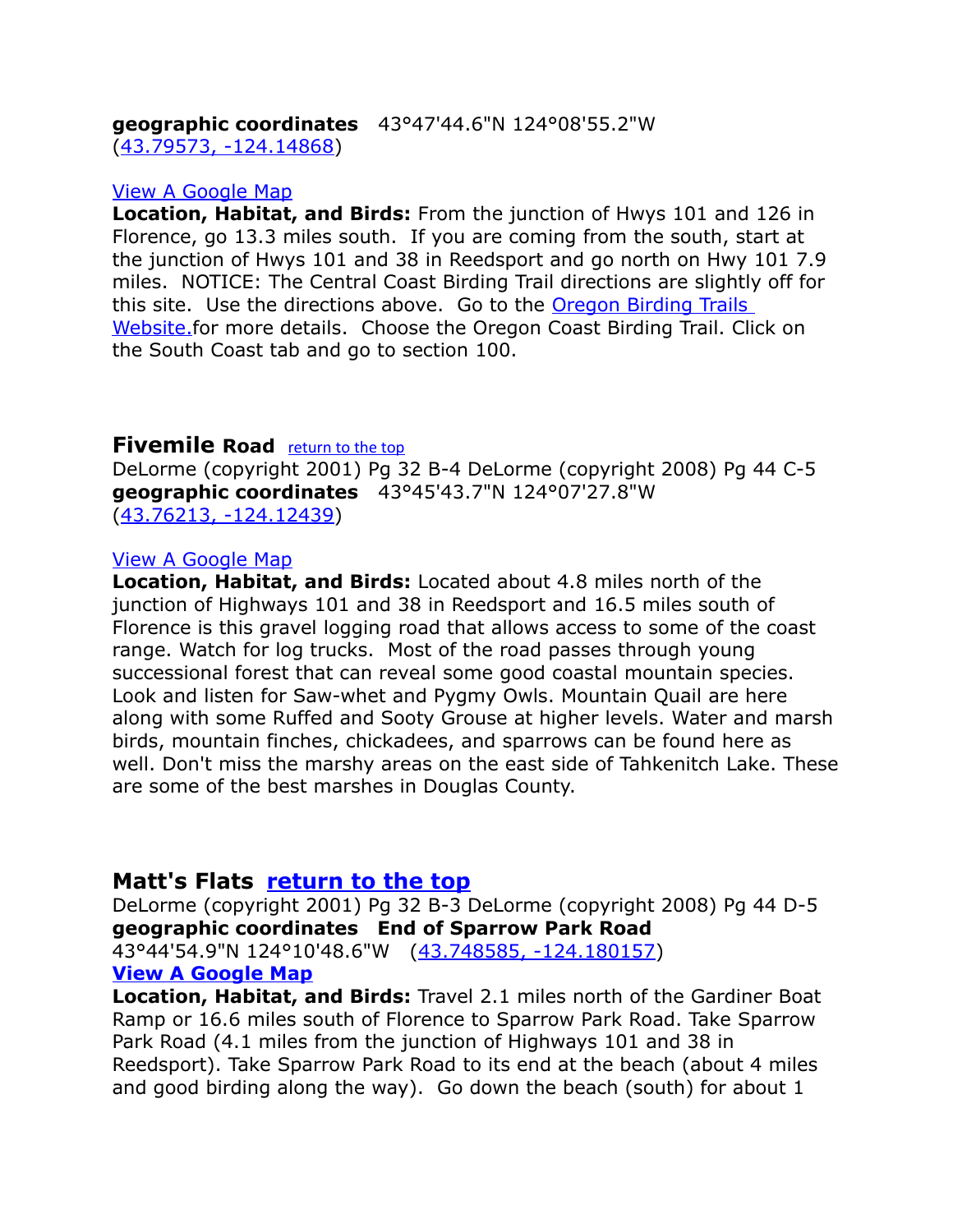mile and look for two posts that mark a trail. Follow this trail another 1.5 miles to the river and its mud flats. You either need a 4WD or ATV to get here or a 1.5 hour walk each way. The small creek just south of where you enter the beach is a roost spot for gulls and some shorebirds. The area south of the trail and in the deflation plain sometimes has wintering swans. Horned larks have been found in migration also. The area is very "birdable" by boat putting in at Gardiner or Winchester Bay. There are some nice mud flats only reachable by boat. Matt's Flats is a local name. It was named by local birders for Matt Hunter so that name won't be found on any map. The obvious draw here is shorebirds but gulls and sea ducks are viewable here too. The beach gives you access to the north jetty which is about 5 miles south.

### <span id="page-3-0"></span>**Dawson and Stowe Marsh Restoration Area/Smith River**

**Road** [return to the top](#page-0-0) DeLorme (copyright 2001) Pg 32 C-4 DeLorme (copyright 2008) Pg 45 C-6 **geographic coordinates** 43°44'14.6"N 124°03'46.9"W [\(43.737382, -124.063020\)](https://www.google.com/maps/place/43%C2%B044)

### [View A Google Map](http://maps.google.com/maps/ms?ie=UTF8&hl=en&msa=0&ll=43.741336,-124.08062&spn=0.169163,0.277405&z=11&msid=108036481085398338899.00046b5054d4574c1a7dd)

**Location, Habitat, and Birds:** Go to the [Oregon Birding Trails Website.](http://www.oregonbirdingtrails.org/) Choose the Oregon Coast Birding Trail. Click on the South Coast tab and go to section 101. From the junction of Hwys 101 and 126 in Florence, go 20.6 miles south. From the junction of Highways 101 and 38 in Reedsport, go north on 101 about 0.8 miles to Lower Smith River Road. Go right on L. Smith River Road. As you cross the bridge coming out of Reedsport, there is a Double-crested Cormorant rookery just NW of the bridge. Go another 0.5 miles and you will see Stables Road. There are tidal ponds and mudflats here that can be very birdy during high tides. It's worth checking this area at any tide. Back on the Smith River Road, watch for periodic mudflats that will hold gulls and shorebirds. Pull over and check them out as you work your way out to Stowe Marsh. Just before the old mill, there is a group of trees on the right where Band-tailed Pigeon are known to congregate. At 3.2 miles from Hwy 101, turn right on South Side Road and cross the bridge to Dawson and Stowe Marsh Restoration Area. Don't forget to check out the town of Gardiner during high tide. Sometimes shorebirds rest at puddles and muddy areas here. Birds in this area include Purple Martin, Marsh Wren, waterfowl, swallows, Yellow Warbler, and rails.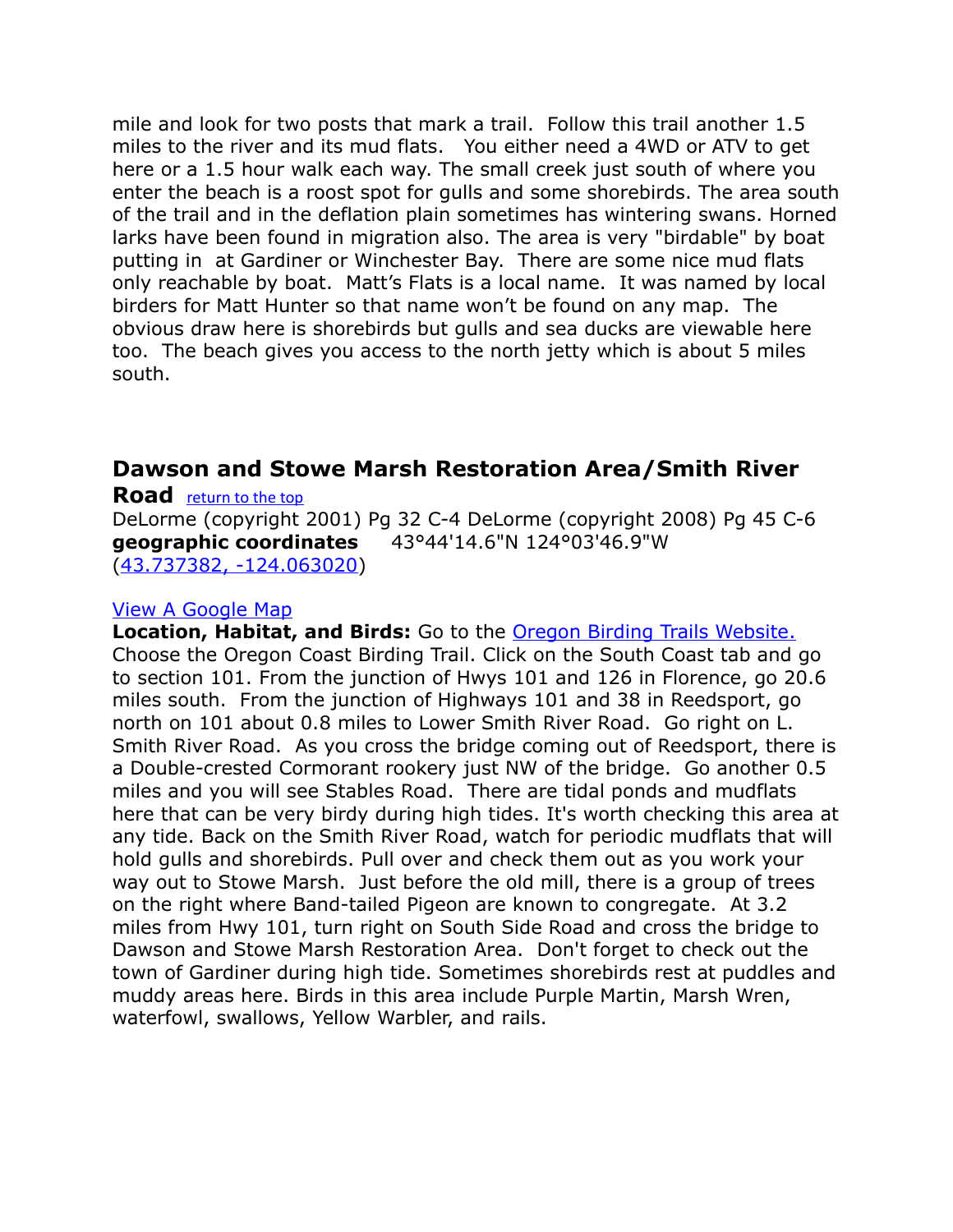### <span id="page-4-2"></span>**Coast Range <u>[return to the top](#page-0-0)</u>**

DeLorme (copyright 2001) Pg 32 C-4 DeLorme (copyright 2008) Pg 45 C-6 **geographic coordinates NF 41** - 43°43'09.0"N 124°01'13.1"W [\(43.719162, -124.020300\)](https://www.google.com/maps/place/43%C2%B043)

### [View A Google Map](http://maps.google.com/maps/ms?ie=UTF8&hl=en&msa=0&ll=43.741336,-124.08062&spn=0.169163,0.277405&z=11&msid=108036481085398338899.00046b5054d4574c1a7dd)

**Location, Habitat, and Birds:** The best way to see the coast range in Douglas County is to take a Forest Service Road that lies between the Smith and Umpqua Rivers. From the junction of Highways 101 and 38 in Reedsport, go north on Hwy 101 for 0.8 miles to Lower Smith River Road. Go right (east) on Lower Smith River Road for 3.2 miles to South Side Road. Turn and cross the river. Follow Road 119 until it turns into FS Rd. 41. This gravel road takes you over a ridge through mixed aged forest and ends up at Wells Creek on Hwy 38. This will give you many miles to experience the coast range and its wide variety of birds.

### <span id="page-4-1"></span>**Reedsport Duck Pond [return to the top](#page-0-0)**

DeLorme (copyright 2001) Pg 32 C-4 DeLorme (copyright 2008) Pg 45 D-6 **geographic coordinates** 43°41'49.1"N 124°06'51.5"W [\(43.696976, -124.114307\)](https://www.google.com/maps/place/43%C2%B041)

### [View A Google Map](http://maps.google.com/maps/ms?hl=en&ie=UTF8&msa=0&msid=108036481085398338899.0004727413eb83b25fbbc&ll=43.730174,-124.113579&spn=0.169939,0.349846&z=12)

**Location, Habitat, and Birds:** From Highways 101 and 38 in Reedsport, go south on Hwy 101 0**.**6 MILE to just before the bridge that crosses Scholfield Creek. The pond is on the east side of the road and the access road is just before the bridge. You can continue past this pond to the boat landing and you might find some loons or ducks as well. Green Heron, Mallard, wigeon, American Coot, Northern Pintail, Gadwall, and warblers can be found here. (Source: Oregon Birds, Issue 18, Hunter & Sawyer)

### <span id="page-4-0"></span>**Umpqua Discovery Center** *[return to the top](#page-0-0)*

DeLorme (copyright 2001) Pg 32 C-4 DeLorme (copyright 2008) Pg 45 D-6 **geographic coordinates** 43°42'17.8"N 124°05'43.7"W [\(43.70494, -124.09548\)](https://www.google.com/maps/place/43%C2%B042)

[View A Google Map](http://maps.google.com/maps/ms?ie=UTF8&hl=en&msa=0&ll=43.741336,-124.08062&spn=0.169163,0.277405&z=11&msid=108036481085398338899.00046b5054d4574c1a7dd) [eBird Hotspot Checklist for Umpqua Discovery Center](http://ebird.org/ebird/hotspot/L1654505) **Location, Habitat, and Birds:** Go to the [Oregon Birding Trails Website](http://www.oregonbirdingtrails.org/)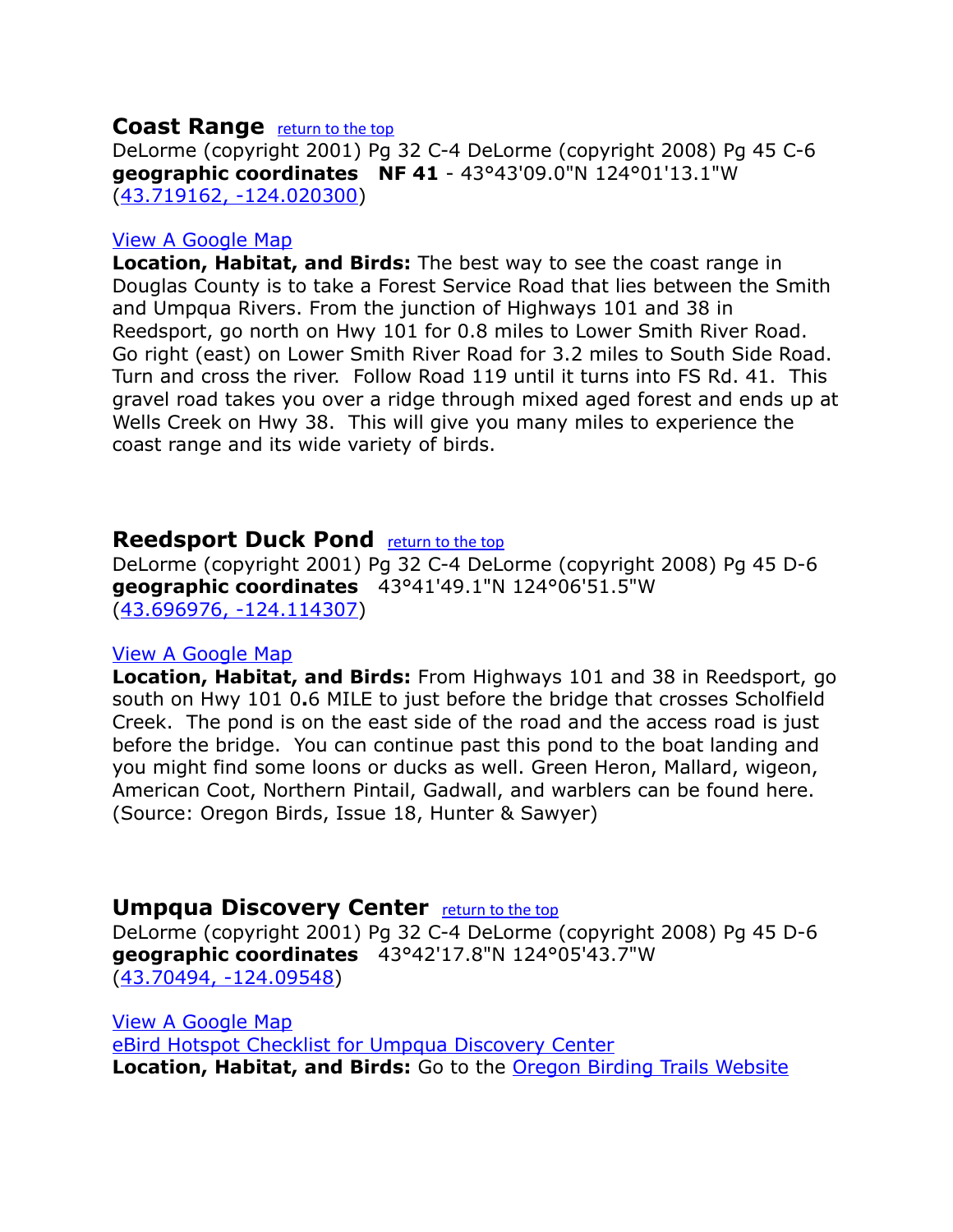Choose the Oregon Coast Birding Trail. Click on the South Coast tab and go to section 102.

### <span id="page-5-2"></span>**Reedsport Dump and Scholfield Road** [return to the top](#page-0-0)

DeLorme (copyright 2001) Pg 40 C-1 DeLorme (copyright 2008) Pg 45 D-7 **geographic coordinates** 43°41'17.8"N 124°04'04.0"W [\(43.688279, -124.067770\)](https://www.google.com/maps/place/43%C2%B041)

### [View A Google Map](http://maps.google.com/maps/ms?hl=en&ie=UTF8&msa=0&msid=108036481085398338899.0004727413eb83b25fbbc&ll=43.730174,-124.113579&spn=0.169939,0.349846&z=12)

**Location, Habitat, and Birds:** To reach Scholfield Road and the subsequent transfer station, take Hwy 38 east out of Reedsport. Travel about 2.2 miles from Hwy 101 and turn right onto Scholfield Road. The transfer station is only about .4 miles down this road. Since this site has changed from a dump to a transfer station, it has become less attractive to birds. Continue on Scholfield Road and bird for as long as you have time. This road winds its way up into the foothills of the coast range and can be pretty birdy. Walker Creek Road and Schofield Ridge Road are side trips that can be productive. (Source: Oregon Birds, Issue 18, Hunter & Sawyer)

### <span id="page-5-1"></span>**Umpqua R. Between Reedsport and Scottsburg <b>***return*

DeLorme (copyright 2001) Pg 40 C-1 DeLorme (copyright 2008) Pg 45 D-7 **geographic coordinates** 43°39'03.2"N 123°50'03.5"W [\(43.650879, -123.834308\)](https://www.google.com/maps/place/43%C2%B039)

### [View A Google Map](http://maps.google.com/maps/ms?hl=en&ie=UTF8&msa=0&msid=108036481085398338899.0004727413eb83b25fbbc&ll=43.730174,-124.113579&spn=0.169939,0.349846&z=12)

[to the top](#page-0-0)

**Location, Habitat, and Birds:** From Reedsport, take Hwy 38 east along the river. Large rafts of scaup and other ducks rest here. Look for Bald Eagles in the winter and stop frequently to search the marshy areas for various species. There are a couple of small parks along the way including Dean [Creek,](#page-5-0) Umpqua State Park [43.653446, -123.909619](https://www.google.com/maps/place/43%C2%B039) and Scottsburg Park [43.651541, -123.851021.](https://www.google.com/maps/place/43%C2%B039) (Source: Oregon Birds, Issue 18, Hunter & Sawyer)

### <span id="page-5-0"></span>**Dean Creek** [return to the top](#page-0-0)

DeLorme (copyright 2001) Pg 40 C-1 DeLorme (copyright 2008) Pg 45 D-7 **geographic coordinates** 43°41'43.8"N 124°02'20.6"W [\(43.695505, -124.039060\)](https://www.google.com/maps/place/43%C2%B041)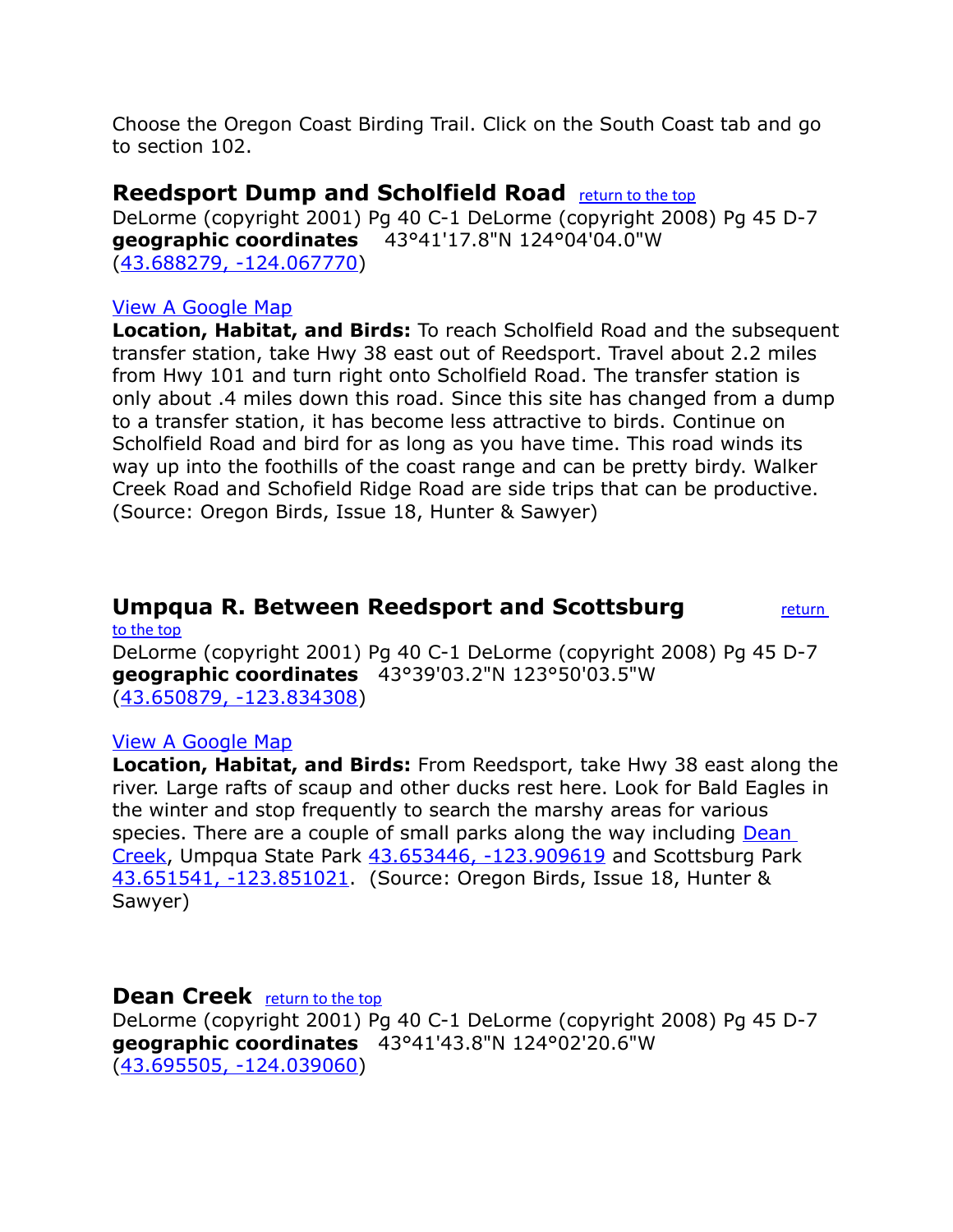[eBird Hotspot Checklist for Dean Creek Elk Viewing Area](http://ebird.org/ebird/hotspot/L622092) [An article about the Dean Creek Elk Refuge](http://www.loonlakerv.com/dean-creek-elk-viewing.html)

**Location:** Take Hwy 38 east from Reedsport 3.7 miles to the main parking area; elk viewing area runs along Hwy 38 for about 4 miles with several pulloffs.

**Habitat and Birds:** Habitat: river, wet fields. Birds: Bald Eagle, Redshouldered Hawk, White-tailed Kite, Greater Scaup, other waterfowl, swallows, shorebirds, marsh birds. Best birding: Aug-May.

### <span id="page-6-0"></span>**Winchester Bay** [return to the top](#page-0-0)

DeLorme (copyright 2001) Pg 32 C-3 DeLorme (copyright 2008) Pg 44 D-5 **geographic coordinates** 43°40'32.2"N 124°10'46.0"W [\(43.675604, -124.179443\)](https://www.google.com/maps/place/43%C2%B040)

### **[View A Google Map](http://maps.google.com/maps/ms?hl=en&ie=UTF8&msa=0&ll=43.691336,-124.061222&spn=0.09843,0.264359&z=13&msid=108036481085398338899.0004687bde272e06181fb)**

### [eBird Hotspot Checklist for Winchester Bay](http://ebird.org/ebird/hotspot/L726174)

**Location:** From Hwy 38 in Reedsport, take Hwy 101 south 4.3 miles to Winchester Bay. Go right on Salmon Harbor Drive 1.9 miles, and turn right on paved road to access beach and jetty. Best birding is from the jetty. Go back along Salmon Harbor Drive to Ork Rock Rd; turn left and view the harbor and bay wherever possible. Several other small roads lead to viewing areas. Habitat and Birds: Habitat: ocean, beach, river, conifers, boat basin, jetty rocks. Birds: Alcids (Pigeon Guillemot nests at the crab dock), gulls, terns, Bald Eagle, Osprey, waterfowl, Wrentit, cormorants, grebes. Best birding: Aug-Apr.

## **SUTHERLIN AREA**

### <span id="page-6-1"></span>**Mildred Kanipe Memorial County Park** [return to the top](#page-0-0)

DeLorme (copyright 2001) Pg 35 A-7 DeLorme (copyright 2008) Pg 46 F-4 **geographic coordinates** 43°28'58.6"N 123°13'17.5"W [\(43.482944, -123.221539\)](https://www.google.com/maps/place/43%C2%B028)

### [View A Google Map](http://maps.google.com/maps/ms?hl=en&ie=UTF8&msa=0&ll=43.302196,-123.358612&spn=0.396263,1.057434&z=11&msid=108036481085398338899.0004687c802d2cfc1f800)

[eBird Hotspot Checklist for Mildred Kanipe MCP](http://ebird.org/ebird/hotspot/L1465764)

**Location:** From I-5 going north, take exit 138 and head east 1.5 miles to Oakland. At the stop sign turn left on  $1<sup>st</sup>$  Street. Go 0.15 miles and turn right on Oak Street, which turns into Driver Valley Road (County Road [CR] 22). Follow this road 3.9 miles to Elkhead Road (CR 50). There is a pond on the left before the junction that usually holds some waterfowl. Bear left on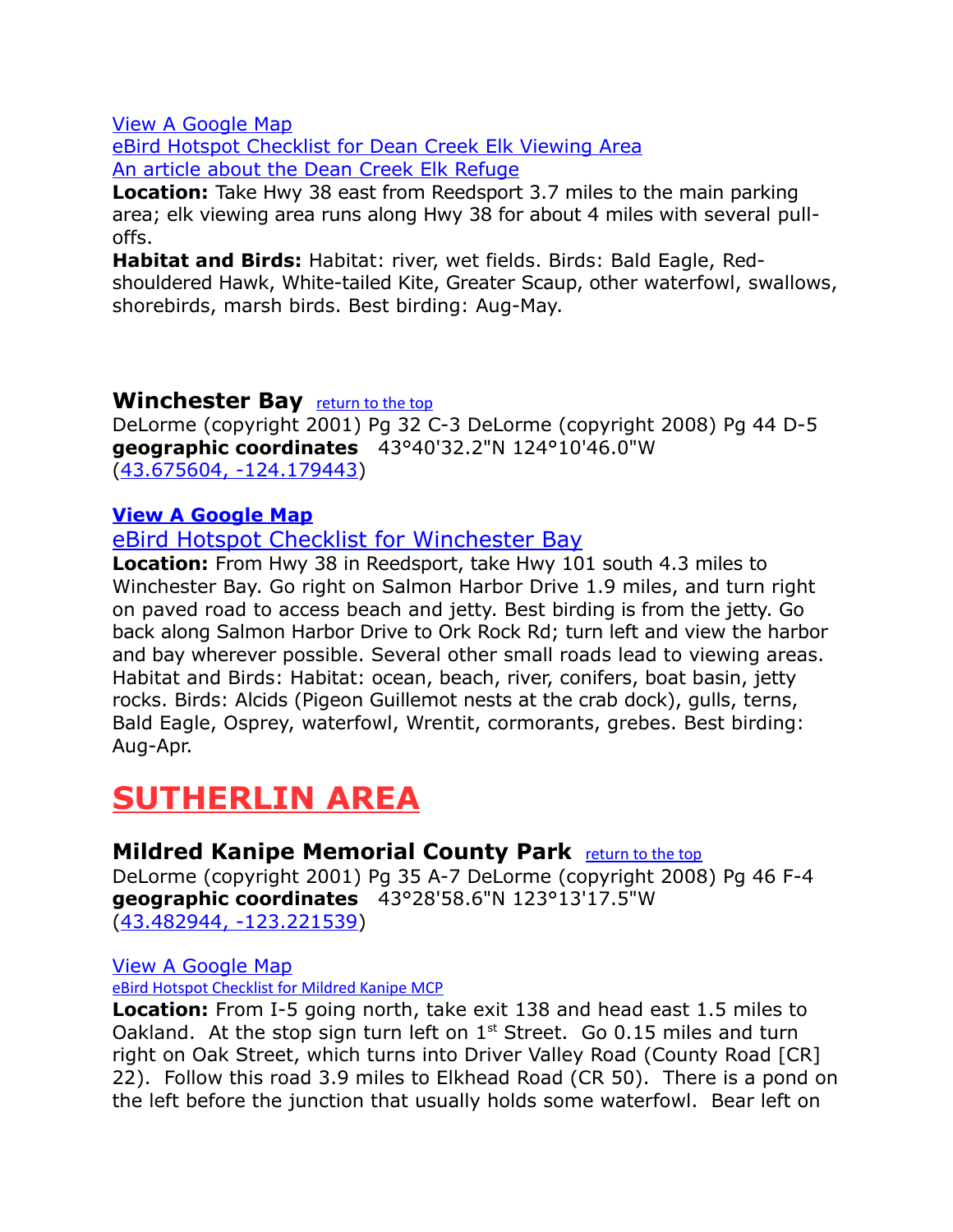Elkhead Road. At 0.7 miles there is a pull-off on the right where you can view a small private wetland. At 2.6 miles is the first entrance to Kanipe Ranch on the left, which is used mainly for horse trailer parking. The main entrance is another 0.4 miles (MP 3.0) on the left.

**Habitat and Birds:** The park is open for horses March 15-Oct.31, and all year for general use. This 1100 acre former ranch includes a variety of open and wooded habitats. The topography is generally rolling hills and contains 450 acres of pasture, 650 acres of woods with meadows, a couple of intermittent streams with sparse patches of riparian habitat, and a small pond. There are quite a few horse and hiking trails and some old ranch roads to walk. Some ranch animals may still graze parts of the ranch. The flock of peacocks by the entrance can be a noise nuisance. Birds found here include Western Bluebird, Lazuli Bunting, White-breasted Nuthatch, Pileated Woodpecker, Bullock's Oriole, Cassin's Vireo, Western Tanager, and Western Meadowlark. Lewis's Woodpecker can usually be found near the caretaker's house. A pair of Red-eyed Vireos once nested in the oak riparian area.

### <span id="page-7-0"></span>**Ford's Pond** [return to the top](#page-0-0)

DeLorme (copyright 2001) Pg 35 A-6 DeLorme (copyright 2008) Pg 53 A-8 **geographic coordinates** 43°23'25.4"N 123°21'42.0"W [\(43.390376, -123.361674\)](https://www.google.com/maps/place/43%C2%B023)

### [View A Google Map](http://maps.google.com/maps/ms?hl=en&ie=UTF8&msa=0&ll=43.302196,-123.358612&spn=0.396263,1.057434&z=11&msid=108036481085398338899.0004687c802d2cfc1f800)

### [eBird Hotspot Checklist for Ford's Pond](http://ebird.org/ebird/hotspot/L1149380)

**Location:** Take I-5 exit 136 in Sutherlin and drive west for 1.3 miles on Hwy 138 to Church Rd. Turn left on Church Rd for 0.2 miles. Park at pull-off; good place to scope from. Also check out the small pond on the east side of Church Rd (local name is Chevy Pond). This location has recently been rescued from development by the City of Sutherland. Not long ago, it was scheduled to be replaced by a housing project. The city has since rescued this popular birding location and made it part of its park system. Future plans include a mowed path around the pond, a new parking area on Church Rd. and a station where bird reports can be made.

**Habitat and Birds:** Habitat: large pond, small marshy pond, brush. Birds: waterfowl, raptors, rails, nesting Tricolored Blackbirds (historically), Black Phoebe, variety of passerines. Best birding: Sept-Apr.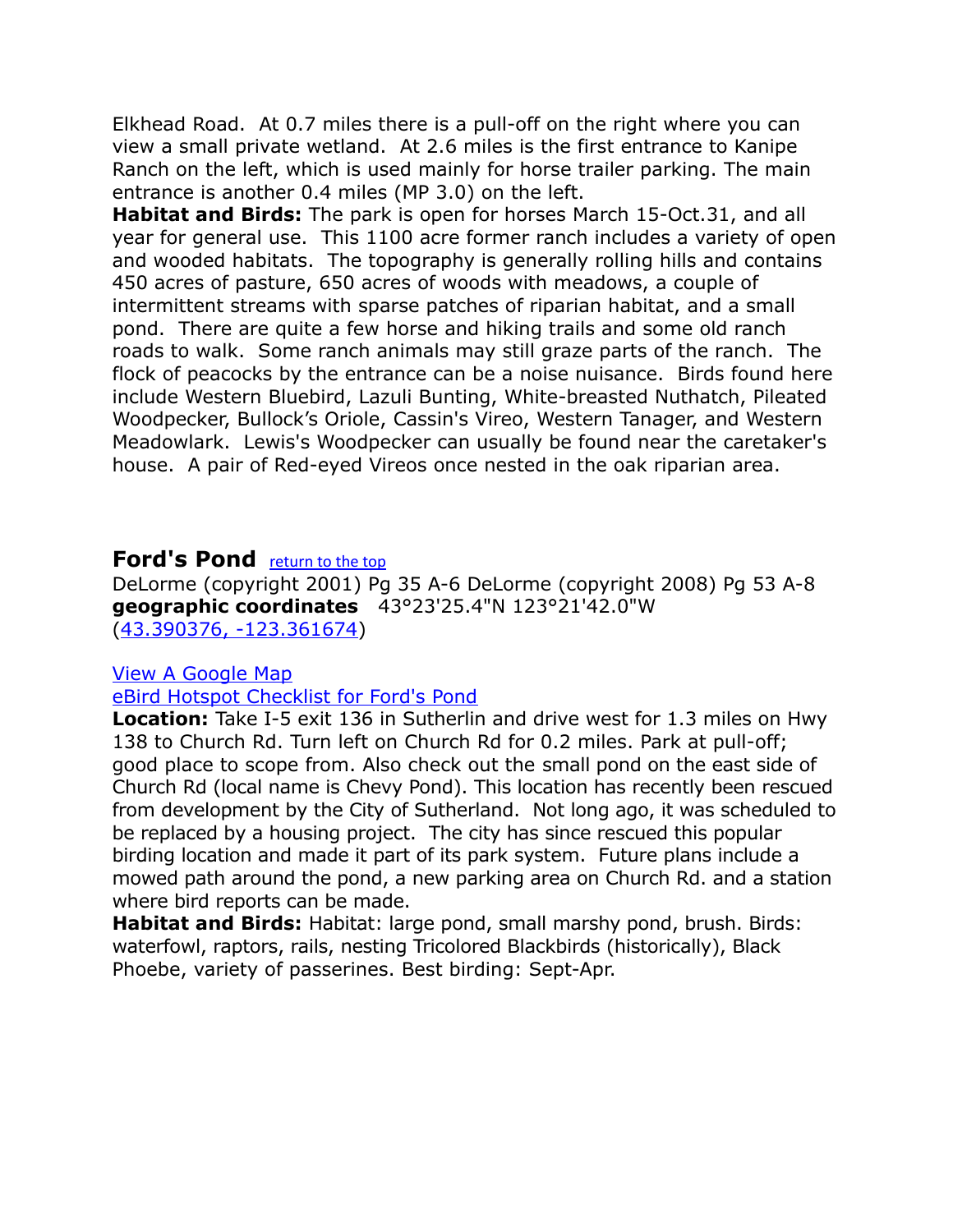### <span id="page-8-0"></span>**Cooper Creek and Plat I Reservoirs** [return to the top](#page-0-0)

DeLorme (copyright 2001) Pg 35 A-6 DeLorme (copyright 2008) Pg 53 A-9 **Cooper Creek Reservoir geographic coordinates**

43°22'52.2"N 123°16'56.2"W [\(43.381167, -123.282272\)](https://www.google.com/maps/place/43%C2%B022) **W Plat I Reservoir geographic coordinates**

43°23'44.7"N 123°15'07.0"W [\(43.395741, -123.251946\)](https://www.google.com/maps/place/43%C2%B023)

### [View A Google Map](http://maps.google.com/maps/ms?hl=en&ie=UTF8&msa=0&ll=43.302196,-123.358612&spn=0.396263,1.057434&z=11&msid=108036481085398338899.0004687c802d2cfc1f800)

[eBird Hotspot Checklist for Cooper Creek Reservoir](http://ebird.org/ebird/hotspot/L1347696) [eBird Hotspot Checklist for Plat I Reservoir](http://ebird.org/ebird/hotspot/L1108724)

**Location:** Cooper Creek Reservoir- From I-5 exit 136 in Sutherlin, go east on Central Ave 3.3 miles to South Side Rd (Douglas County Rd 120); turn right, go 0.8 miles, birding the fields on either side, and turn left at the Cooper Creek Rd/Reservoir sign. Paved roads with pull-offs overlook the reservoir. The shallow upper end of the reservoir is the most productive; to reach it, go left at the fork and drive 1.9 miles to the end of the road. Plat I Reservoir - From I-5 exit 136 in Sutherlin, go east on Central Ave 4.2 miles to Plat I Rd (Douglas County Rd 70); turn right, go 0.6 miles and turn left on unpaved road to reservoir. Continue past the caretaker's house to the turnaround where there is a good view of the marshy end of the reservoir. There are other pull-offs along the reservoir off of County Rd 70.

**Habitat and Birds:** Cooper Creek Reservoir- Habitat: Open water, mixed conifer/hardwood forest, and marsh. Birds: Green-winged Teal, Cinnamon Teal, both wigeon, Ring-necked Duck, Wood Duck, Bufflehead, Northern Pintail, Steller's Jay, Western Tanager, Black-headed Grosbeak, Purple Martins. Best birding: Oct-June. Plat I Reservoir - Habitat: open water, marsh on east end, brushy meadows. The water level is lowered significantly in the winter. Birds: Great Egret, Great Blue Heron and a variety of shorebirds feed when the water is low. Bald Eagle, Osprey, Peregrine Falcon, Red-shouldered Hawk and White-tailed Kite can be seen in the stand of dead trees on the other side of the lake; nearby are white nest gourds for Purple Martins. Western Bluebirds, warblers, sparrows, swallows, Green-winged Teal, Northern Pintail. Best birding: Sept-May

## **ROSEBURG SITES**

<span id="page-8-1"></span>**Whistler's Bend Park** [return to the top](#page-0-0) DeLorme (copyright 2001) Pg 35 B-6 DeLorme (copyright 2008) Pg 53 B-9 **geographic coordinates** 43°18'43.8"N 123°13'12.9"W [\(43.312165, -123.220252\)](https://www.google.com/maps/place/43%C2%B018)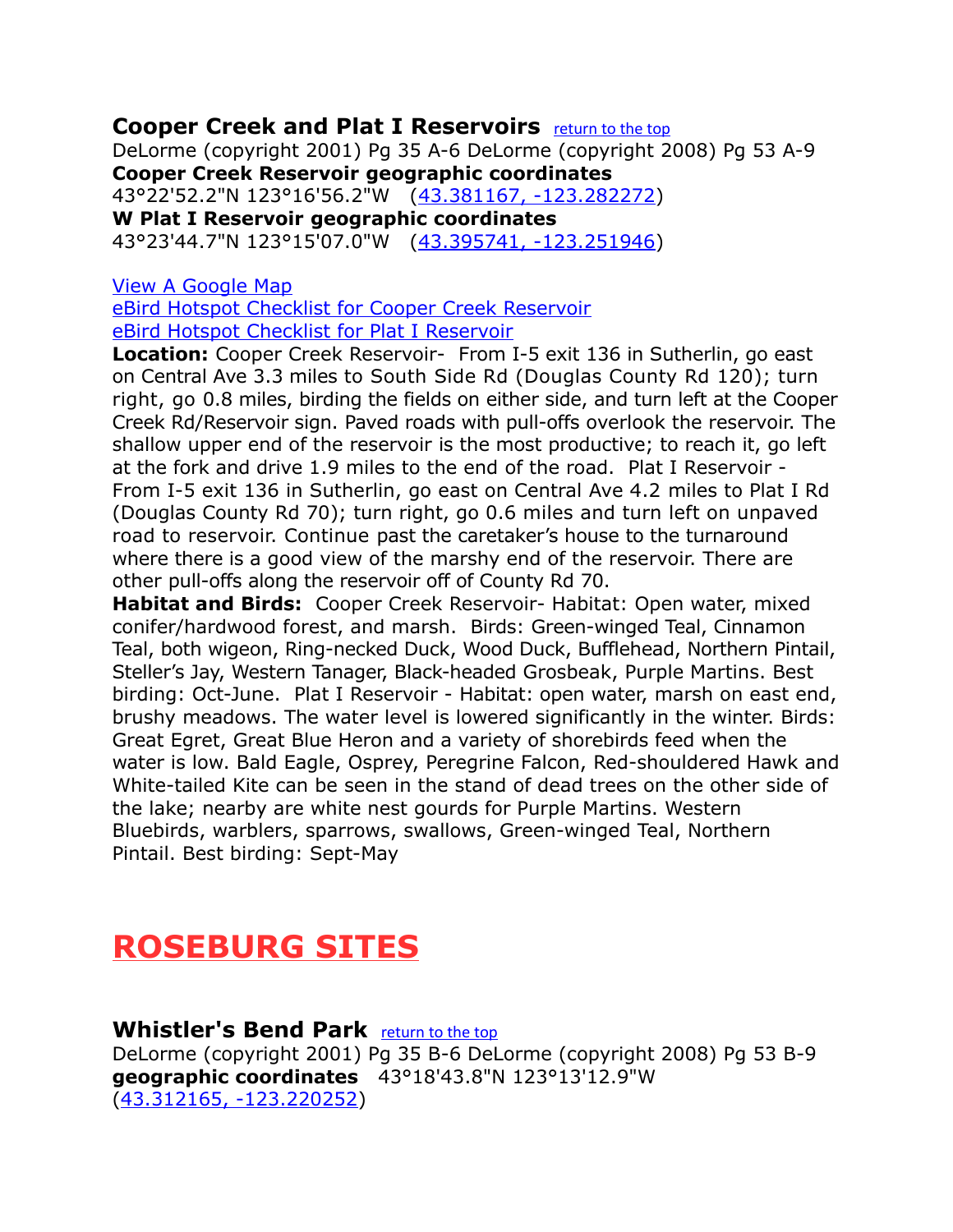[eBird Hotspot Checklist for Whistler's Bend Park](http://ebird.org/ebird/hotspot/L1178097)

**Location**: From I-5 exit 124 in Roseburg follow the signs for Hwy 138 east toward Glide. Go 12 miles and turn left on Whistler's Bend Park Rd. Drive 2.6 miles and turn left on South Bank Rd; go 0.5 miles to a pond(PRIVATE PROPERTY, BIRD FROM ROAD) on the left. Return to the intersection with Whistler's Bend Park Rd and turn left into the park. Heavy use by disc golfers can disturb birding (or the other way around;-).

**Habitat and Birds**: Habitat: pond, meadow and mixed riparian forest along a bend in the North Umpqua River. Birds: diving and dabbling ducks, Western Bluebird, Varied Thrush, Brown Creeper, Ruby-crowned Kinglet, Pileated Woodpecker, Northern Flicker, Common Merganser, Spotted Sandpiper, Great Blue Heron, Bald Eagle and other raptors. Best birding: Nov-Feb, May.

### <span id="page-9-0"></span>**North Bank Habitat Management Area** [return to the top](#page-0-0)

DeLorme (copyright 2001) Pg 35 B-6 DeLorme (copyright 2008) Pg 53 B-9 **geographic coordinates** 43°18'60.0"N 123°12'00.4"W [\(43.32595, -123.20308\)](https://www.google.com/maps/place/43%C2%B018)

### **[View A Google Map](http://maps.google.com/maps/ms?hl=en&ie=UTF8&msa=0&ll=43.302196,-123.358612&spn=0.396263,1.057434&z=11&msid=108036481085398338899.0004687c802d2cfc1f800)**

### [eBird Hotspot Checklist for North Bank HMA](http://ebird.org/ebird/hotspot/L2370724)

**Location:** From I-5 exit 129 north of Roseburg, turn left (north) on Hwy 99 for about 1.8 miles. At the North Bank Rd/Glide sign, turn right and go 5.3 miles to the west entrance of NBHMA. Another 6.6 miles takes you to the east entrance; map and message board are here. This area is 6581 acres with 40 miles of walking trails. Motorized vehicles are restricted; walk the old roads. Hunting is allowed at certain times. Horseback riding is also allowed. The east entrance gate is open Fri-Mon otherwise you must walk from the gate. The east entrance road goes about a mile to a parking area. **Habitat and Birds:** Habitat: rare southwest Oregon lowland foothills consisting of grassy slopes and woods of Oregon white oak, Douglas fir, Pacific madrone and bigleaf maple. Birds along North Bank Rd: Bald and Golden Eagle, Red-shouldered Hawk, Merlin, American Kestrel, Osprey,

Western Kingbird, Western Scrub-Jay, Wild Turkey. Birds at NBHMA: Redbreasted and White-breasted Nuthatch, Brown Creeper, Chipping and Fox Sparrow, Hutton's and Warbling Vireo, Say's Phoebe, Lazuli Bunting, Western Bluebird, Acorn and Lewis's Woodpecker, Red-breasted Sapsucker, California Quail, Western Tanager, Ash-throated Flycatcher. Best birding: Nov-Feb, Apr-June.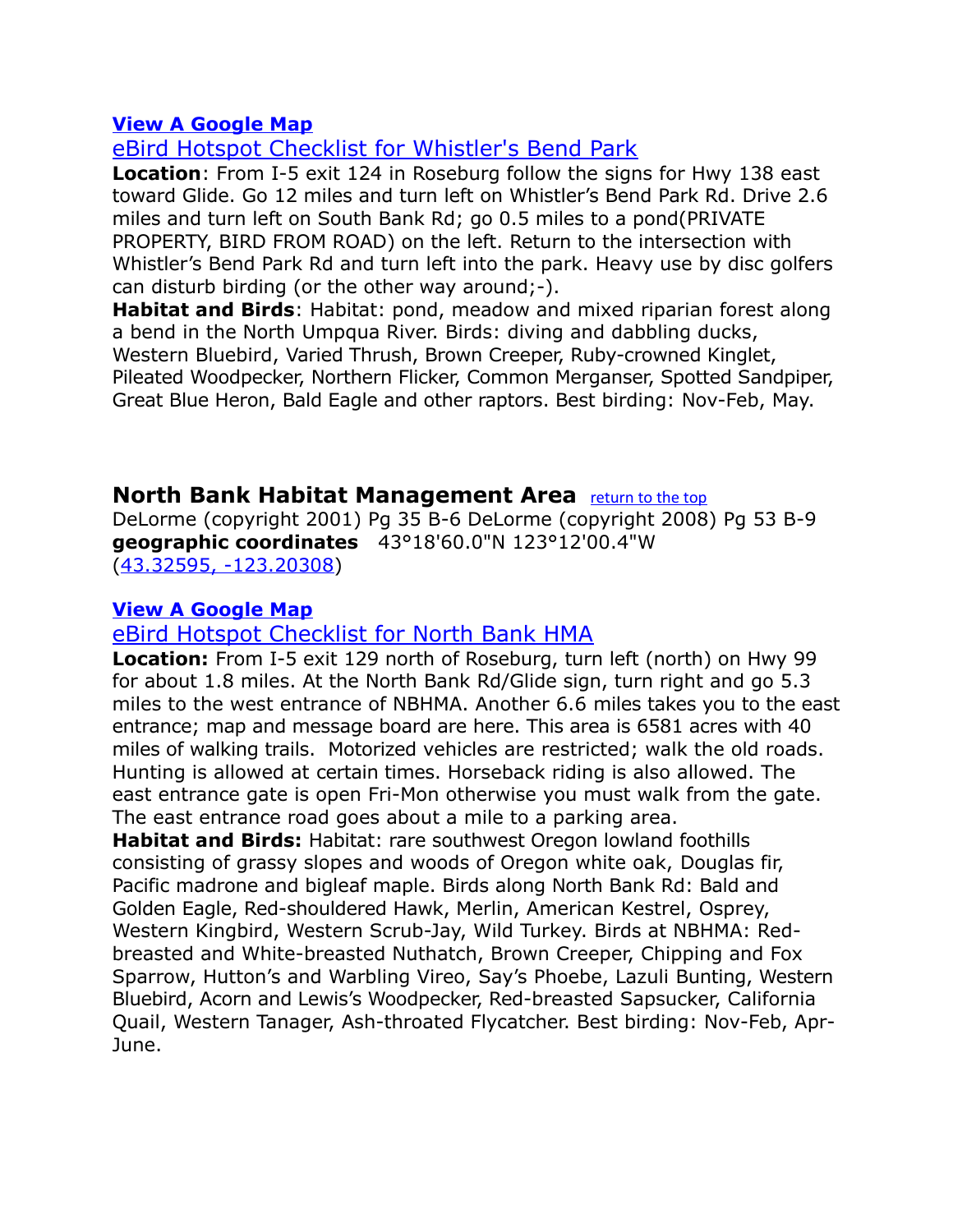### <span id="page-10-1"></span>**Umpqua Community College Campus** [return to the top](#page-0-0)

DeLorme (copyright 2001) Pg 35 B-6 DeLorme (copyright 2008) Pg 53 B-8 **geographic coordinates** 43°17'16.9"N 123°19'49.1"W [\(43.288021, -123.330300\)](https://www.google.com/maps/place/43%C2%B017)

### [View A Google Map](http://maps.google.com/maps/ms?hl=en&ie=UTF8&msa=0&ll=43.302196,-123.358612&spn=0.396263,1.057434&z=11&msid=108036481085398338899.0004687c802d2cfc1f800) [Campus Map & Directions](http://www.umpqua.edu/maps-a-directions)

**Location:** From I-5 exit 129 north of Roseburg, turn left (north) on Hwy 99 and go a short distance to College Rd; turn right and drive 1 mile to the college. Park and start from any point at a sidewalk. Map available at the Administration Building on weekdays. Sidewalks completely circle campus. The fields and hill north of tennis courts are good for migrants and sparrows; also take the path down to the river. Best habitat is along edges of the campus. **Habitat and Birds:** Habitat: grassy parkland, river, riparian, oak groves. Birds: waterfowl, Acorn Woodpecker, White-breasted Nuthatch, Hutton's Vireo, Western Bluebird, Osprey. Best birding: Apr-May.

### <span id="page-10-0"></span>**Stewart Park** [return to the top](#page-0-0)

DeLorme (copyright 2001) Pg 35 C-6 DeLorme (copyright 2008) Pg 53 C-8 **geographic coordinates** 43°13'37.8"N 123°22'15.5"W [\(43.22716, -123.37097\)](https://www.google.com/maps/place/43%C2%B013)

### **[View A Google Map](http://maps.google.com/maps/ms?hl=en&ie=UTF8&msa=0&ll=43.302196,-123.358612&spn=0.396263,1.057434&z=11&msid=108036481085398338899.0004687c802d2cfc1f800)**

### [eBird Hotspot Checklist for Stewart Park](http://ebird.org/ebird/hotspot/L1369249)

**Location:** From I-5 exit 125 in Roseburg, go west 0.3 miles on Garden Valley Blvd to the 4th stoplight; turn left on NW Goetz St just past the Fred Meyer supermarket to pond parking. Habitat: two ponds, river, riparian, paths, grassy parkland, golf course, mixed hardwood/conifer. Several trails are present including a small nature trail behind the north pond. A three mile loop path ( many walkers on trail during main part of day) returns to the starting point. There are several other trails that connect to parks to the east and south across the river. Popular with local birders is the loop trail that connects to Gaddis Park under the freeway. Since this is a city area, be aware that it is used by locals with somewhat dubious intentions. Most times they are passive.

**Habitat and Birds:** Birds: waterfowl, waders, passerines, Green Heron, Anna's Hummingbird, Acorn Woodpecker, Bewick's Wren, Merlin, Bullock's Oriole, Common Yellowthroat, Yellow-breasted Chat. Best birding: Oct-Feb, May.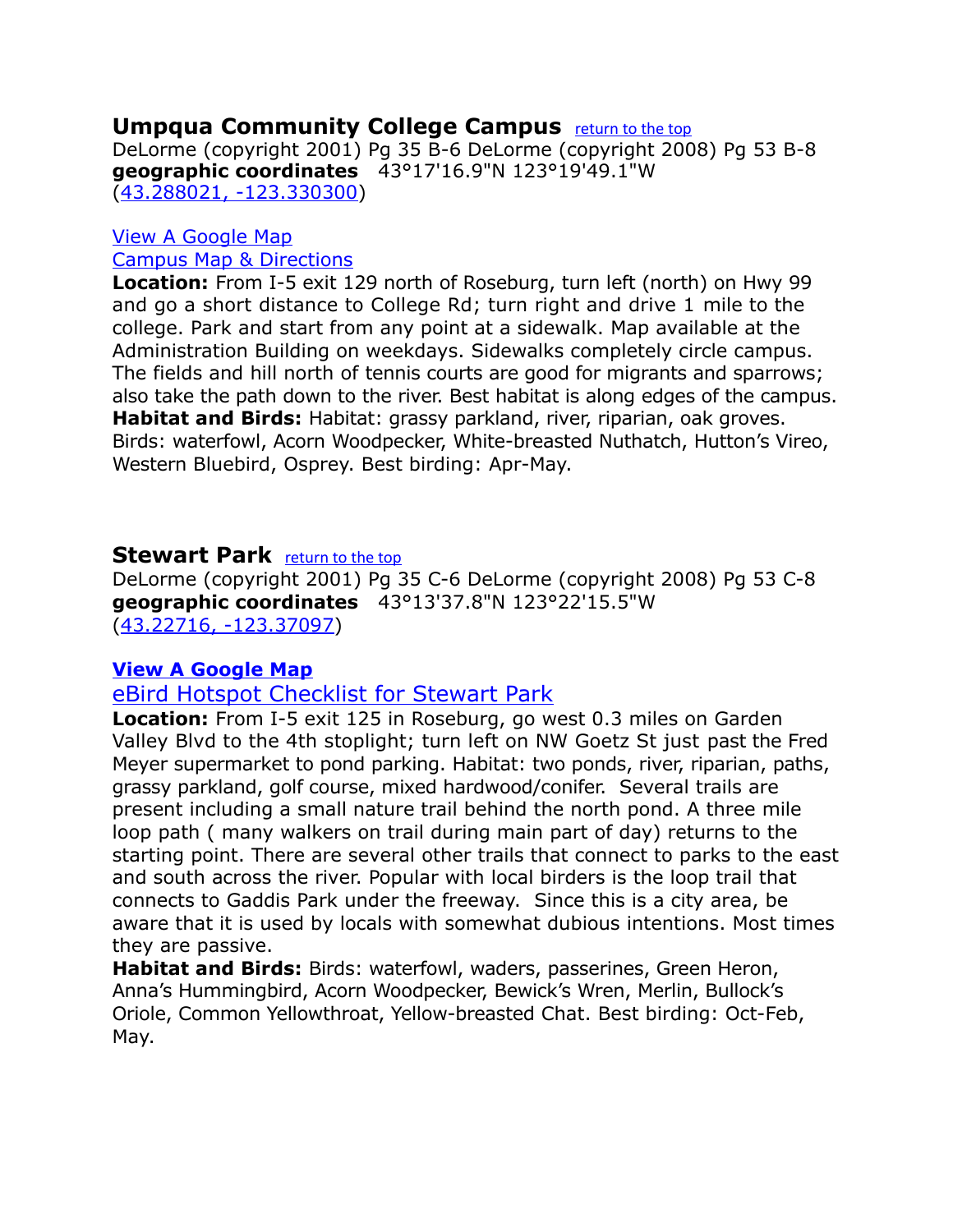### <span id="page-11-2"></span>**River Forks Park** [return to the top](#page-0-0)

DeLorme (copyright 2001) Pg 35 B-5 DeLorme (copyright 2008) Pg 53 C-7 **geographic coordinates** 43°16'12.6"N 123°26'32.4"W [\(43.270167, -123.442343\)](https://www.google.com/maps/place/43%C2%B016)

### [View A Google Map](http://maps.google.com/maps/ms?hl=en&ie=UTF8&msa=0&ll=43.302196,-123.358612&spn=0.396263,1.057434&z=11&msid=108036481085398338899.0004687c802d2cfc1f800)

[eBird Hotspot Checklist for River Forks Park](http://ebird.org/ebird/hotspot/L2370758)

**Location:** From I-5 exit 125 in Roseburg go west on Garden Valley Blvd 4.6 miles. Turn left on Old Garden Valley Rd and go 1.6 miles to River Forks Park Rd; turn left into the park.

**Habitat and Birds:** Habitat: river, riparian, grassy parkland, mixed hardwood/conifer, at the confluence of the North and South Umpqua Rivers. The park is busy during the summer. Birds: Great Egret, Great Blue Heron, Common Merganser, Bald Eagle, Belted Kingfisher, Spotted Sandpiper, active Osprey nest on a utility pole, a variety of passerines, including American and Lesser Goldfinch, Hutton's Vireo, Black-headed Grosbeak, Red-breasted Sapsucker and Cedar Waxwing. Best birding: Apr-June.

### <span id="page-11-1"></span>**Melrose (Driving Route)** [return to the top](#page-0-0)

DeLorme (copyright 2001) Pg 35 C-5 DeLorme (copyright 2008) Pg 53 C-7 **geographic coordinates** 43°12'50.2"N 123°21'19.8"W (I-5 Exit 124 = [43.213932, -123.355489\)](https://www.google.com/maps/place/43%C2%B012)

### [View A Google Map](http://maps.google.com/maps/ms?hl=en&ie=UTF8&msa=0&ll=43.302196,-123.358612&spn=0.396263,1.057434&z=11&msid=108036481085398338899.0004687c802d2cfc1f800)

**Location:** From I-5 exit 124 in Roseburg take Harvard Ave (which will become Old Melrose) west 2.6 miles to the Great Blue Heron rookery across the South Umpqua River. Continue 2.6 miles to T-intersection with Melrose Rd; turn left and go 2 miles to Melqua Rd. Turn right and continue 10 miles to Hubbard Creek Rd; turn right and go 8 miles to I-5 at Sutherlin (restroom at Umpqua Landing). Make a stop at Ford's Pond.

**Habitat and Birds:** Habitat: mixed hardwood/conifer, river, fields. Birds: Bald Eagle, Osprey, Peregrine Falcon, Northern Shrike, Wood Duck, mergansers, Western Kingbird, Wrentit, Lazuli Bunting, Western Meadowlark, Goldencrowned Sparrow. Best birding: Nov-Feb, May-June.

### <span id="page-11-0"></span>**Lookingglass (Driving Route)** [return to the top](#page-0-0)

DeLorme (copyright 2001) Pg 35 C-5 DeLorme (copyright 2008) Pg 53 D-7 **geographic coordinates** 43°12'50.2"N 123°21'19.8"W  $(I-5)$  Exit  $124 = 43.213932, -123.355489)$  $124 = 43.213932, -123.355489)$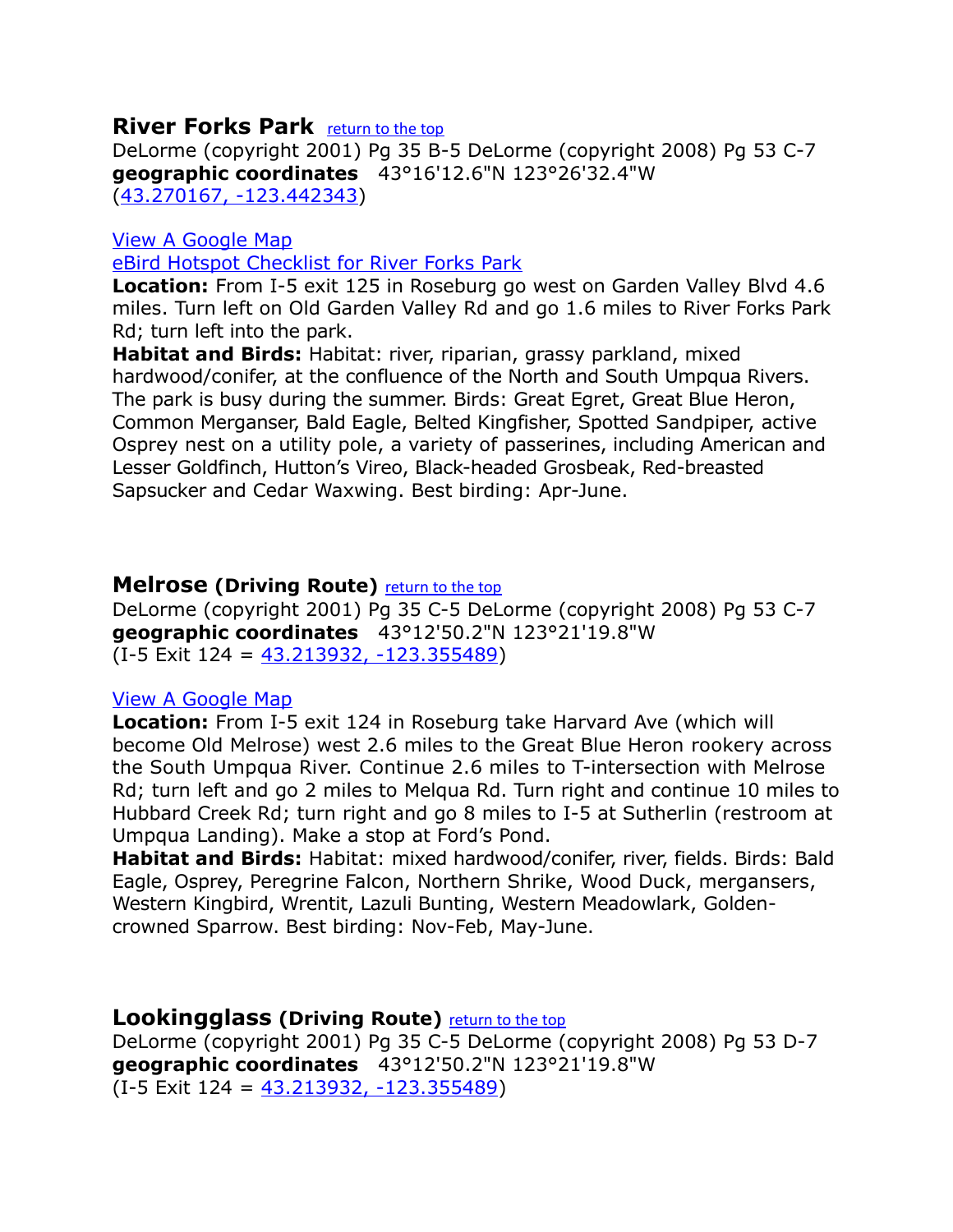**Location:** From I-5 exit 124 in Roseburg, go west on Harvard Ave 1.6 miles to Lookingglass Rd; turn left and go 6 miles to T-intersection; turn left for 0.3 miles and turn right on Coos Bay Wagon Rd. Go 1.3 miles to Dairy Loop Rd, turn left. Continue 2.8 miles around Dairy Loop; go straight at the Tintersection with Lookingglass Rd for 2.2 miles to Happy Valley Rd. Follow this road 3.8 miles to the bridge across the South Umpqua River; very little traffic, wide shoulders for walking; restroom at the Happy Valley boat launch. **Habitat and Birds:** Habitat: pastures, mixed hardwood/conifer, river, roadside weed patches. Birds: Double-crested Cormorant, Wood Duck, Hooded Merganser, Great Egret, Belted Kingfisher, Acorn and Pileated Woodpecker, sparrows. Best birding: Oct-Feb, May.

# **CANYONVILLE AREA**

<span id="page-12-0"></span>**Ben Irving Reservoir (Berry Creek Reservoir)** [return to the top](#page-0-0) DeLorme (copyright 2001) Pg 34 D-4 DeLorme (copyright 2008) Pg 53 E-6 **geographic coordinates** 43°02'57.5"N 123°34'00.4"W [\(43.049311, -123.566789\)](https://www.google.com/maps/place/43%C2%B002)

### [View A Google Map](http://maps.google.com/maps/ms?hl=en&ie=UTF8&msa=0&ll=43.302196,-123.358612&spn=0.396263,1.057434&z=11&msid=108036481085398338899.0004687c802d2cfc1f800)

**Location:** From I-5 take 119 exit (Hwy 42) west about 13.3 miles (MP 63.8). Turn left on Benedict Road for 1.2 miles. Go right on Ireland Road for 0.9 miles. Turn left on Berry Creek Road. At 1.3 miles there is a large pulloff where you can scope the upper end of the lake. The road follows the lake another 1.2 miles where it ends at the boat ramp. There is a small picnic area before the boat ramp.

**Habitat and Birds:** This is a narrow reservoir. The dam area cannot be viewed without a boat. The best area is the upper end where plenty of waterfowl and Double-crested Cormorants hang out. The surrounding area has conifer/hardwood mixed forest sprinkled among the ranchland. There are some low-traffic country roads (such as Olalla Road) in the area you can explore after you finish the reservoir.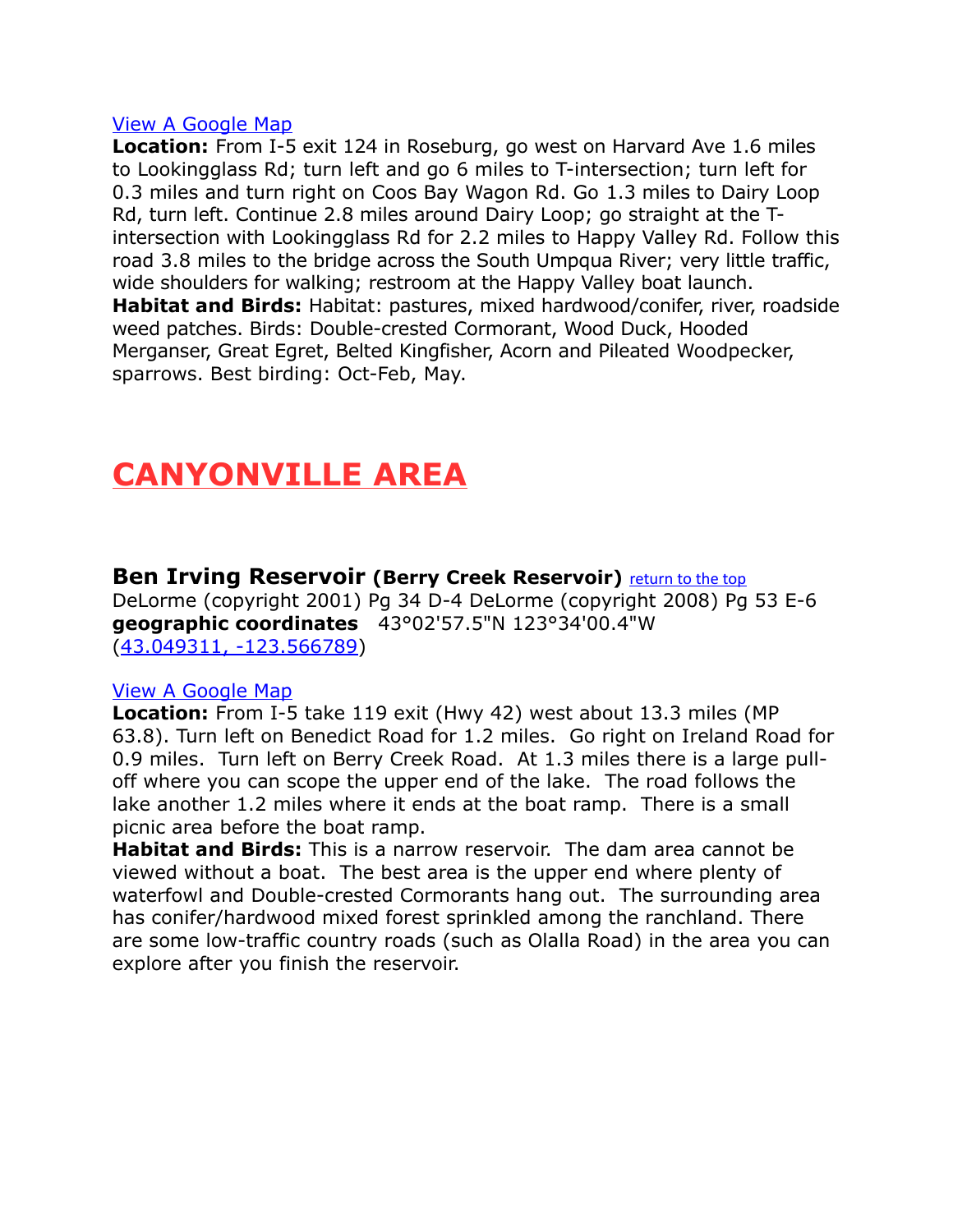### <span id="page-13-1"></span>**Myrtle Creek (Driving Route)** [return to the top](#page-0-0)

DeLorme (copyright 2001) Pg 35 D-6 DeLorme (copyright 2008) Pg 53 E-9 **geographic coordinates First Avenue and Main in Myrtle Creek** 43°01'29.2"N 123°17'20.4"W [\(43.024783, -123.289003\)](https://www.google.com/maps/place/43%C2%B001)

### [View A Google Map](http://maps.google.com/maps/ms?hl=en&ie=UTF8&msa=0&msid=108036481085398338899.0004687cd519e316e9cf5&ll=42.933301,-123.294067&spn=0.660575,1.399384&z=10)

**Location:** From I-5 exit 108 in Myrtle Creek go 0.7 miles to the junction of 1st Ave and Main St. This is the start point for the rest of the tour. There are a series of small parks, most with a riparian component along the park edges best birded during spring migration. Millsite Park: turn right on 1st Ave, one short block to park. Evergreen and Creek-side Parks: follow signs by going left on 1st Ave, right on Johnson St and then right on Cedar St to Evergreen Park; nice stand of trees. Continue around the park to exit. Left on Howland St, left on Pine St, right on Oak St to Creek-side Park. Sewage pond and golf course: from start point continue on Main St 0.2 miles to Riverside Drive. Left on Riverside Drive 0.2 miles to Days Creek Cutoff Rd; follow this road 0.9 miles to pond on right. Bird the creek-side vegetation at the pull-offs along this road. Return to Riverside Drive and turn right; continue to Neal Lane and turn right; follow signs to golf course. Pioneer Cemetery: continue 0.4 miles south from start point on Main St to Pioneer Way; right on Pioneer Way to cemetery (very narrow road); hilltop stand of mixed hardwoods and conifers. **Habitat and Birds:** Habitat: river, riparian, forest, grassland, ponds. Birds: waterfowl winter and spring, Hermit Thrush, Yellow-breasted Chat, Black Phoebe, Western Bluebird, Western Meadowlark, sparrows, raptors. Best birding: May-June

### <span id="page-13-0"></span>**Canyonville** [return to the top](#page-0-0)

DeLorme (copyright 2001) Pg 27 A-6 DeLorme (copyright 2008) Pg 60 A-4 **geographic coordinates** 43 55' 40" N 123 16' 47" W (42.92852, -123.27964)

### [View A Google Map](http://maps.google.com/maps/ms?hl=en&ie=UTF8&msa=0&msid=108036481085398338899.0004687cd519e316e9cf5&ll=42.933301,-123.294067&spn=0.660575,1.399384&z=10)

**Location:** At I-5 exit 99 South at Canyonville go left under the freeway and right on Main St. past the casino 1 mile; turn left on Third St (County Hwy 1) for 1.2 miles to Canyonville Park Rd; turn left for 0.3 miles to the river [\(42.939682, -123.265175\)](https://www.google.com/maps/place/42%C2%B056). Return to Third St, go left for 0.2 miles to Herbert's Pond on left [\(42.936633, -123.257753\)](https://www.google.com/maps/place/42%C2%B056). To get to Stanton County Park return to exit 99 and go straight on Gazely Bridge Rd 0.1 miles and then left on Stanton Park Rd for 0.4 miles; turn right into the park [\(42.946435, -123.292911\)](https://www.google.com/maps/place/42%C2%B056).

**Habitat and Birds:** Habitat: pond with trail, brush, farmland, river, riparian, mixed hardwood and conifer. Birds: riverine birds, Green Heron, Spotted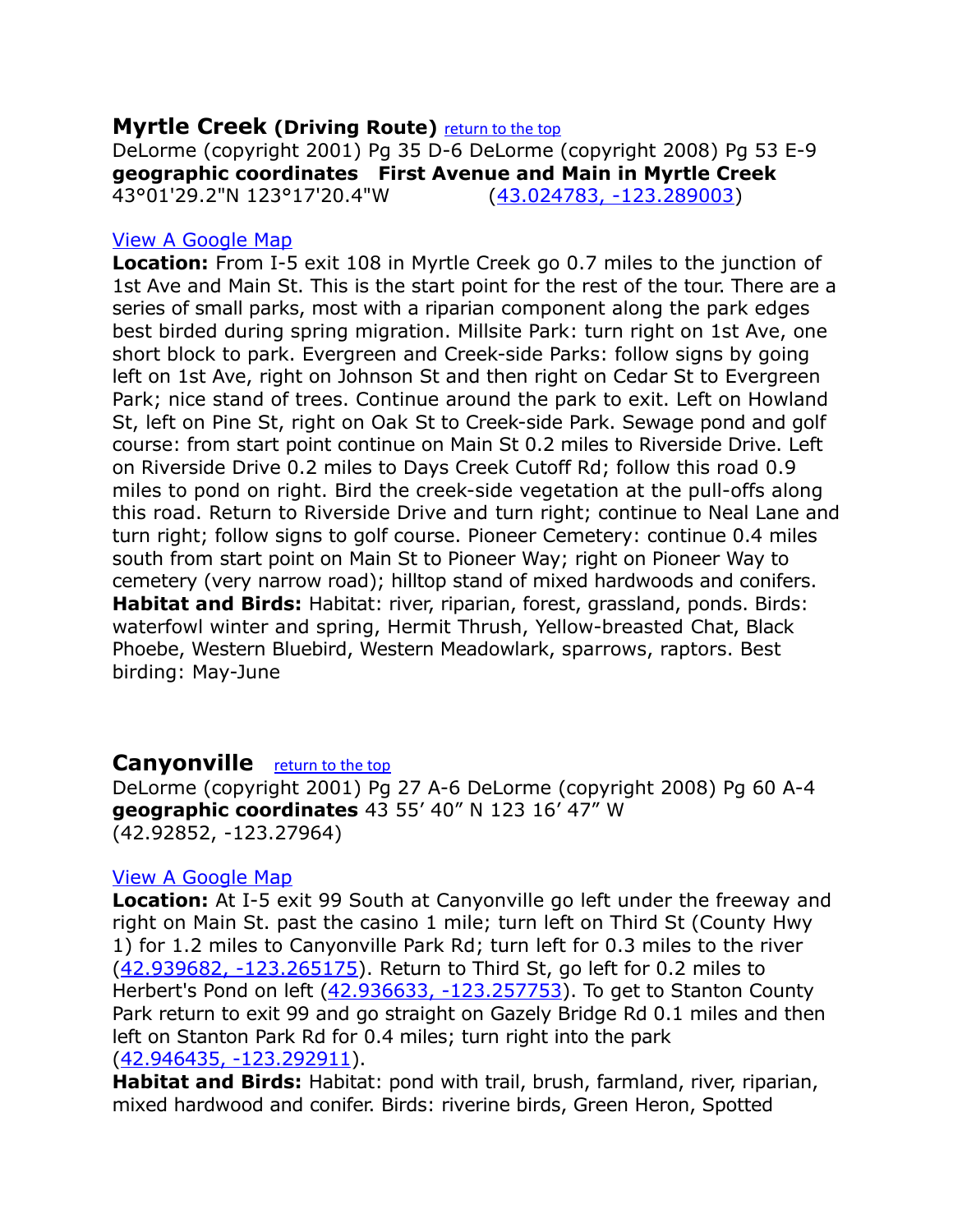Sandpiper, Common Merganser, Pileated, Acorn and Downy Woodpecker, Bushtit, Wrentit, Lesser Goldfinch, and waterfowl. Best birding: Oct-Feb, May-June.

### <span id="page-14-1"></span>**Galesville Reservoir** [return to the top](#page-0-0)

DeLorme (copyright 2001) Pg 27 B-7 DeLorme (copyright 2008) Pg 60 B-5 **geographic coordinates** 42°50'57.3"N 123°09'32.2"W [\(42.849244, -123.158957\)](https://www.google.com/maps/place/42%C2%B050)

### [View A Google Map](http://maps.google.com/maps/ms?hl=en&ie=UTF8&msa=0&msid=108036481085398338899.0004687cd519e316e9cf5&ll=42.933301,-123.294067&spn=0.660575,1.399384&z=10)

**Location:** From I-5 take exit 88 (CR 36) east. At .1 mile there is a pond and blackberry patch just off CR 36 on Creek Road that should be checked out. Tiny Longfibre County Park is at 4.2 miles on CR36. At 7.3 miles you reach the dam and the first overlook. The road follows the lake for 3.5 miles. The small boat landing is the last public access point. There are numerous pull-outs and a campground and picnic area along the way. **Habitat and Birds:** This is a large reservoir with many snags. Best time is spring and early summer. Water levels are lowered in winter providing some shorebird habitat. The surrounding area has mixed multi-aged hardwood/conifer forest. Several roads in the area access the low and midelevations on BLM and Forest Service lands. Rock Wren has occurred several times during spring, near the rock pit by the dam. Wrentit, Nashville Warbler, Anna's Hummingbird, and Black-throated Gray Warbler reside in the drier areas. All of the swallow species and Purple Martin are around in early summer. Double-crested Cormorants and Osprey are regulars here. The forest roads provide a good selection of passerines and woodpeckers.

<span id="page-14-0"></span>**Cow Creek Loop (Driving Route about 41 miles)** [return to the to](#page-0-0) DeLorme (copyright 2001) Pg 26 B-4 DeLorme (copyright 2008) Pg 53 A,B-1,2,3,4 **geographic coordinates I-5 Exit 88 Azalea-Glendale Road**  42°47'57.7"N 123°15'21.1"W [\(42.799359, -123.255869\)](https://www.google.com/maps/place/42%C2%B047)

### [View A Google Map](http://maps.google.com/maps/ms?hl=en&ie=UTF8&msa=0&msid=108036481085398338899.0004687cd519e316e9cf5&ll=42.933301,-123.294067&spn=0.660575,1.399384&z=10)

**Location:** At I-5 exit 88 south of Canyonville go right (southwest) on Azalea-Glendale Rd for 10.2 miles. Go right 0.2 miles on North Rueben Rd and turn right on Rueben Rd; after another 4.3 miles it turns into Cow Creek Rd; go 6.4 miles to Skull Creek Recreation Area which is 0.2 miles off of road to left and has camping and restrooms but no water. Go left after 3.8 miles; another 16.1 miles takes you to Island Creek day use area with picnic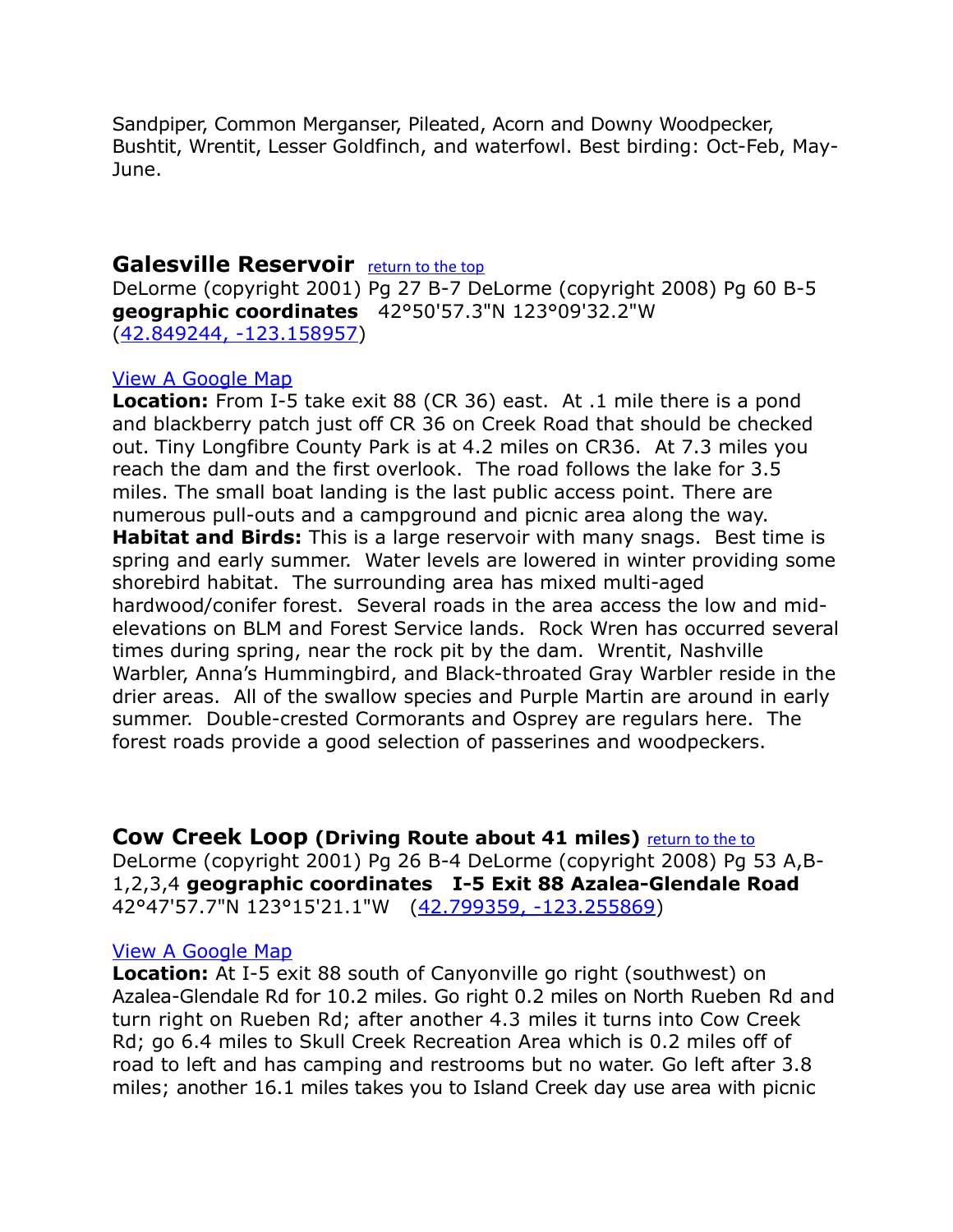tables and restrooms; go on 2.8 miles to a small marsh; go 7.1 miles to return to I-5 at Tri-City. Paved loop follows Cow Creek National Back Country Byway for much of the way; numerous options for exploring gravel forest roads in the middle portion of route; BLM map available.

**Habitat and Birds:** Habitat: ranchland on both ends of route with several small ponds, river, interspersed public and private forestlands of mixed hardwood and conifer stands. Birds: riverine birds, forest passerines, dabbling ducks, Nashville, Black-throated Gray and Hermit Warbler, Cassin's and Hutton's Vireo, Pacific-slope Flycatcher, Swainson's Thrush, Wrentit. Best birding: May-June.

# <span id="page-15-1"></span>**CASCADE MOUNTAINS AREA**

### **Susan Creek Falls** *[return to the top](#page-0-0)*

DeLorme (copyright 2001) Pg 36 B-1 DeLorme (copyright 2008) Pg 54 B-3 **geographic coordinates** 43°17'55.9"N 122°54'20.5"W [\(43.29886, -122.90569\)](https://www.google.com/maps/place/43%C2%B017)

#### [View A Google Map](http://maps.google.com/maps/ms?hl=en&ie=UTF8&msa=0&msid=108036481085398338899.00046d949851880c3dc1a&ll=43.31119,-122.525024&spn=1.313003,2.798767&z=9)

**Location, Habitat, and Birds:** Go to the [Oregon Birding Trails Website.](http://www.oregonbirdingtrails.org/) Choose the Cascades Birding Trail. Click on the Trail Guide and choose the Crater Lake Loop Guide. Section 137. **Be careful when looking at the Crater Lake Loop Map on the Cascades Birding Trail website. Sites 135 and 137 are unintentionally switched on that map. We've been informed that this will be remedied with the next printing of that document.** Consult our Google map if you are confused.

### <span id="page-15-0"></span>**Panther-Emile Loop <u>[return to the top](#page-0-0)</u>**

DeLorme (copyright 2001) Pg 36 B-3 DeLorme (copyright 2008) Pg 54 B-5 **geographic coordinates** FR 4714 43°18'20.8"N 122°40'38.9"W [\(43.30578, -122.67746\)](https://www.google.com/maps/place/43%C2%B018)

### [View A Google Map](http://maps.google.com/maps/ms?hl=en&ie=UTF8&msa=0&msid=108036481085398338899.00049007e492a2ee32d76&z=11)

**Location, Habitat, and Birds:** The route is mainly on Forest Service land with a little bit of BLM and private forest land. It passes thru multi-aged Douglas fir predominated forests. The elevation ranges from about 1300' to 4300'. The higher elevations are open from mid June to mid Nov. The best months to visit are May- July. The other months can be quite dull. Eight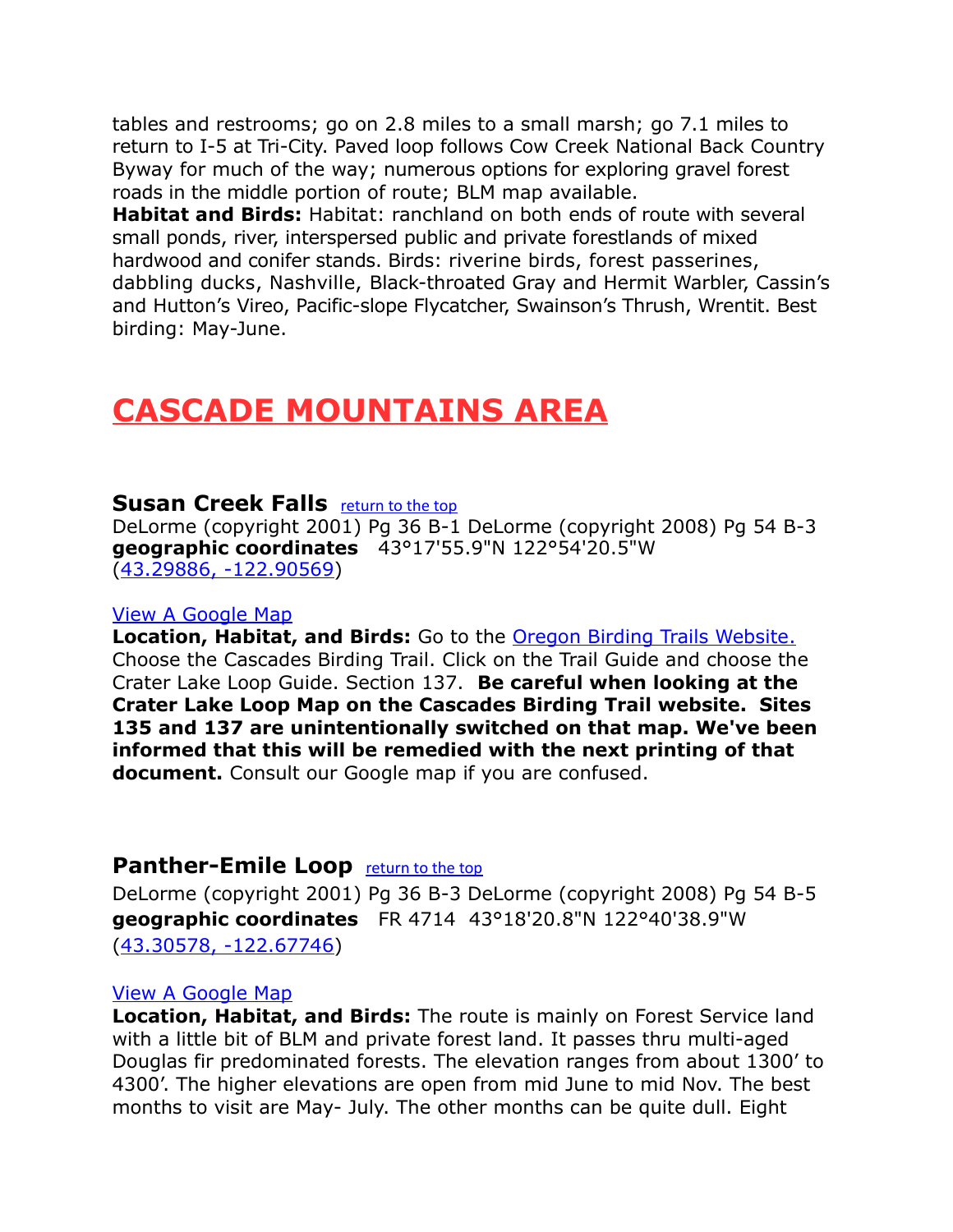species of owls have been encountered on this route over the years. Since these are Forest Service roads that are mainly gravel, it is best to stay on the main roads. The spur roads are poorly maintained but still could be walked or biked. A Forest Service map is a necessity since other maps both paper and electronic are very inaccurate. The Apple Creek campground at one end and the Coolwater campground at the other end are open during the summer. There are several primitive camps along the route which are usually empty except during hunting season.

If you spent a June weekend on this route, you should be able to get most of the Westside forest birds. The huge area of willows up top has a great potential for new discoveries since it is basically unbirded. I only know of 2 people that have ever birded many of these areas.

### **DIRECTIONS**:

From Roseburg take 138 East 43.5 miles to Forest Road (FR) 4714 (This is 27.5 miles east from the Little River Bridge in Glide). Turn right on 4714 (Panther Creek Road) at Apple Creek CG. There is a restroom at the North Umpqua Trail-Panther Trailhead just across the bridge

### SIDE TRIP #1 APPLE FIRE LOOP [\(43.302860, -122.680850\)](https://www.google.com/maps/place/43%C2%B018)

Follow 4714 for 0.2 mile, veer left on FR4720 (Calf Ridge Rd).At 0.8 mile, at the junction of 005 and 4720 you start a 22 mile loop (4720 to 760 to 005) through the Apple Fire of 2002. This loop is frequently blocked by slides or downed trees. Even if you can only drive a few miles each way, you gain access to good birding in this huge fire area. The area is filled with large snags.

Once you are done with the fire, go back to the 4714 rd. and follow the paved road all the way to the top, even though the road number changes to 330 at 6.0 miles. At 9.9 miles, turn right on FR 2703; where the pavement ends (Lookout Mountain Rd). This is the road you take all the way down to Little River Rd. if you don't want to investigate any of the other side trips. At 1.2 miles on 2703, bear left to remain on 2703 at the 600 spur junction.

You are now entering the huge area known as Willow Flats; which has interspersed forest and willow openings and a willow-lined riparian area. Emile Sump (primitive camp) is 0.3 miles from the 600 junction on 2703. Emile Shelter (primitive camp) at 0.9 miles from the 600 junction. The willow infested riparian area along Emile Creek parallels 2703 for about 1.7 miles.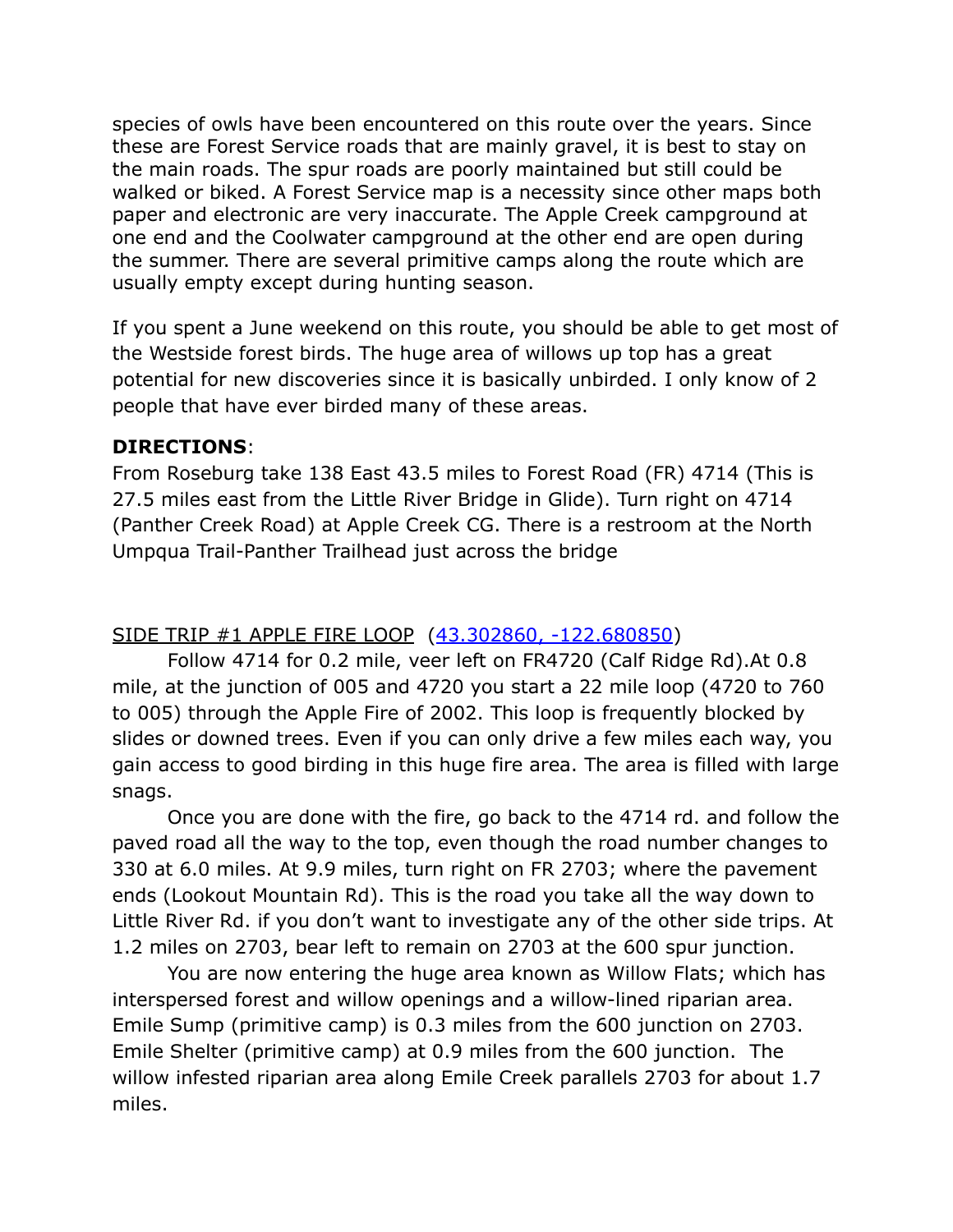### SIDE TRIP #2 WILLOW FLATS SUMP [\(43.252431, -122.796085\)](https://www.google.com/maps/place/43%C2%B015)

At 1.8 miles from the 600 junction go right on FR4711. Follow 4711 .2 mile then go right on 4711-750. At 1.2 miles, turn right on 835 ( $2^{nd}$  835 entrance) The first 835 rd. can be quite rough with deep water in road. Follow 835 .2 mile to Willow Flats Sump (toilet and primitive camp). Return to 4711.

### SIDE TRIP #3 MOOSE MEADOWS (local name, not on any map [\(43.252869,](https://www.google.com/maps/place/43%C2%B015) [-122.808649\)](https://www.google.com/maps/place/43%C2%B015)

From the junction of 2703 and 4711, turn right on 4711. At the 750 and 4711junction stay left on 4711. The meadows start 0.1 mile from the 750 junction and run for about 0.7 mile. There are many other roads that meander around Willow Flats but some aren't very good. Fabulous roadside show of wildflowers. The 4711 rd. (very steep) will take you back to Hwy 138 at Wright Cr. if you so choose.

### SIDE TRIP #4 GROTTO FALLS [\(43.24839, -122.8238\)](https://www.google.com/maps/place/43%C2%B014)

From 2703 and 4711, go 3.2 miles on 2703 and take a sharp right on 2703-150. Go 2.1 miles to Grotto Falls (toilet). The falls is a .25 mile hike. A black swift was seen there a couple of times at dusk. On the 150 rd., you get spectacular views of Thunder Ridge and Emile Creek Canyon. Return to main road (2703) and continue 4.4 miles down to Little River Road at Coolwater CG. Turn right on Little River Road and go 16.5 miles to Hwy 138 in Glide.

### <span id="page-17-0"></span>**Illahee Flats <u>[return to the top](#page-0-0)</u>**

DeLorme (copyright 2001) Pg 36 B-4 DeLorme (copyright 2008) Pg 55 B-6 **geographic coordinates** 43°17'40.4"N 122°35'00.5"W [\(43.294552, -122.583480\)](https://www.google.com/maps/place/43%C2%B017)

### [View A Google Map](http://maps.google.com/maps/ms?hl=en&ie=UTF8&msa=0&msid=108036481085398338899.00046d949851880c3dc1a&ll=43.31119,-122.525024&spn=1.313003,2.798767&z=9)

**Location, Habitat, and Birds:** Go to the [Oregon Birding Trails Website.](http://www.oregonbirdingtrails.org/) Choose the Cascades Birding Trail. Click on the Trail Guide and choose the Crater Lake Loop Guide. Section 135.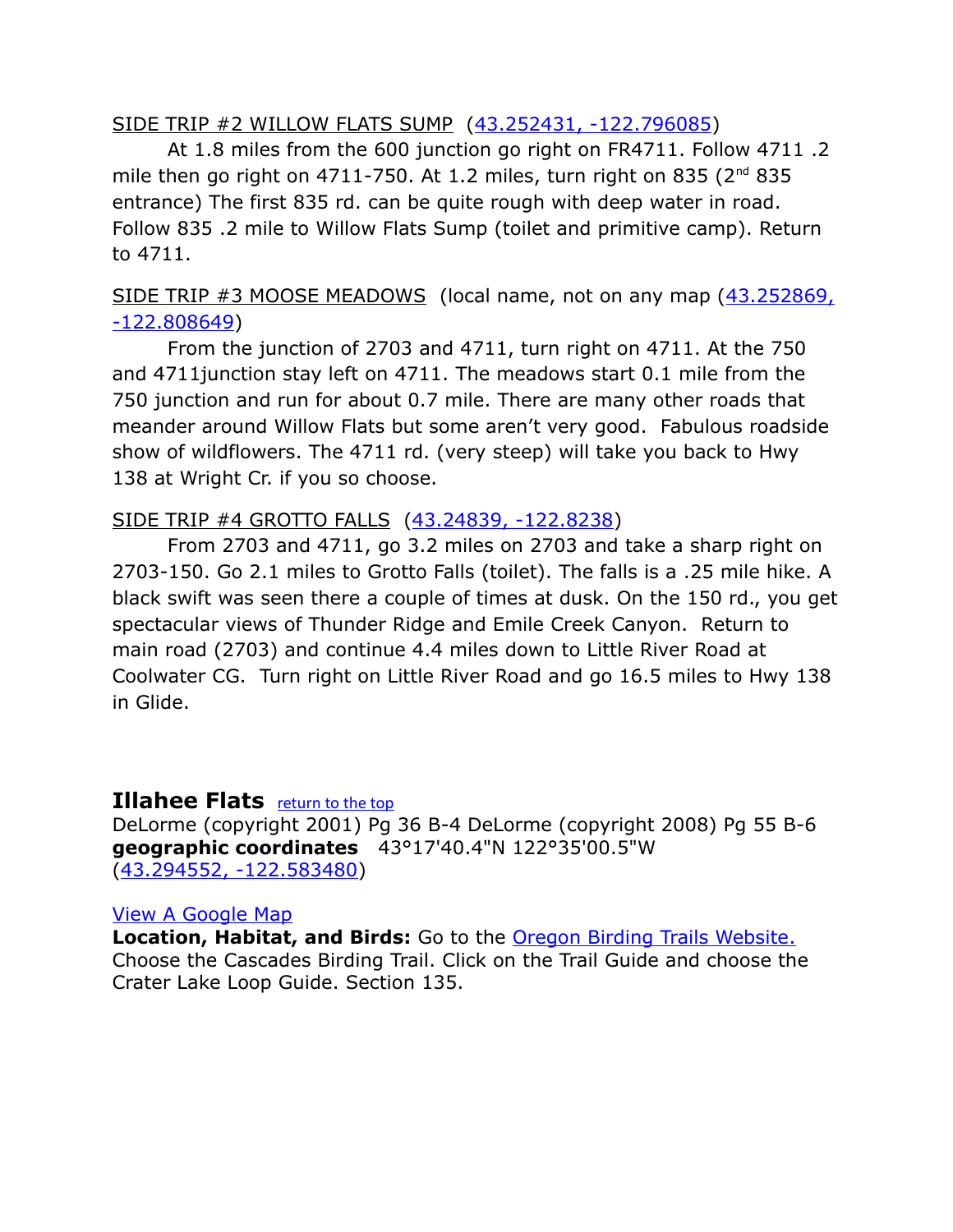### <span id="page-18-2"></span>**Big Camas Loop (Driving Route)** [return to the top](#page-0-0)

DeLorme (copyright 2001) Pg 37 C-5 DeLorme (copyright 2008) Pg 55 C-7 **geographic coordinates** 43°17'29.8"N 122°32'45.0"W [\(43.291616, -122.545831\)](https://www.google.com/maps/place/43%C2%B017)

### [View A Google Map](http://maps.google.com/maps/ms?hl=en&ie=UTF8&msa=0&msid=108036481085398338899.00046d949851880c3dc1a&ll=43.31119,-122.525024&spn=1.313003,2.798767&z=9)

**Location, Habitat, and Birds:** Go to the [Oregon Birding Trails Website.](http://www.oregonbirdingtrails.org/) Choose the Cascades Birding Trail. Click on the Trail Guide and choose the Crater Lake Loop Guide. Section 138. Due to snow, Big Camas Loop east(top)half is closed Dec-April

### <span id="page-18-1"></span>**Toketee Lake [return to the top](#page-0-0)**

DeLorme (copyright 2001) Pg 37 B-5 DeLorme (copyright 2008) Pg 55 B-7 **geographic coordinates** 43°16'02.3"N 122°25'11.2"W [\(43.267307, -122.419781\)](https://www.google.com/maps/place/43%C2%B016)

### [View A Google Map](http://maps.google.com/maps/ms?hl=en&ie=UTF8&msa=0&msid=108036481085398338899.0004687cac168847fc8cc&ll=43.256206,-122.400055&spn=0.859132,2.108002&z=10)

[eBird Hotspot Checklist for Toketee Lake](http://ebird.org/ebird/hotspot/L867228)

**Location:** From I-5 exit 124 in Roseburg follow the signs for Hwy 138 east 59 miles, turn left on Forest Rd 34 (Toketee Rigdon Rd). At 0.2 miles stay left at the fork (right fork goes to the Toketee Ranger Station). Go 0.3 miles to Toketee Lake Dam; road follows the lakeshore with several pull-offs. Go 0.9 miles to campground road and boat landing at east end of lake with access to several trails and a small, birdy peninsula; forest recreation pass is required. **Habitat and Birds:** Habitat: lake, river, riparian, marshy pond (other side of FR 34), mixed conifer. Birds: Bald Eagle, Osprey, Willow Flycatcher, both goldeneyes, waterfowl, forest passerines. Best birding: May-June, Sept-Oct.

### <span id="page-18-0"></span>**Thorn Prairie** *[return to the top](#page-0-0)*

DeLorme (copyright 2001) Pg 37 B-6 DeLorme (copyright 2008) Pg 55 B-8 **geographic coordinates** 43°18'08.6"N 122°20'16.0"W [\(43.302376, -122.337768\)](https://www.google.com/maps/place/43%C2%B018)

[View A Google Map](http://maps.google.com/maps/ms?hl=en&ie=UTF8&msa=0&msid=108036481085398338899.0004687cac168847fc8cc&ll=43.256206,-122.400055&spn=0.859132,2.108002&z=10)

[eBird Hotspot Checklist for Thorn Prairie](http://ebird.org/ebird/hotspot/L1609573)

**Location:** Free of snow [May - November] From I-5 exit 124 in Roseburg follow the signs for Hwy 138 east 59 miles, turn left on Forest Rd 34 (Toketee Rigdon Rd). At 0.2 miles stay left at the fork (right fork goes to the Toketee Ranger Station). Go 0.3 miles to Toketee Lake Dam (see #12). Go 1.9 miles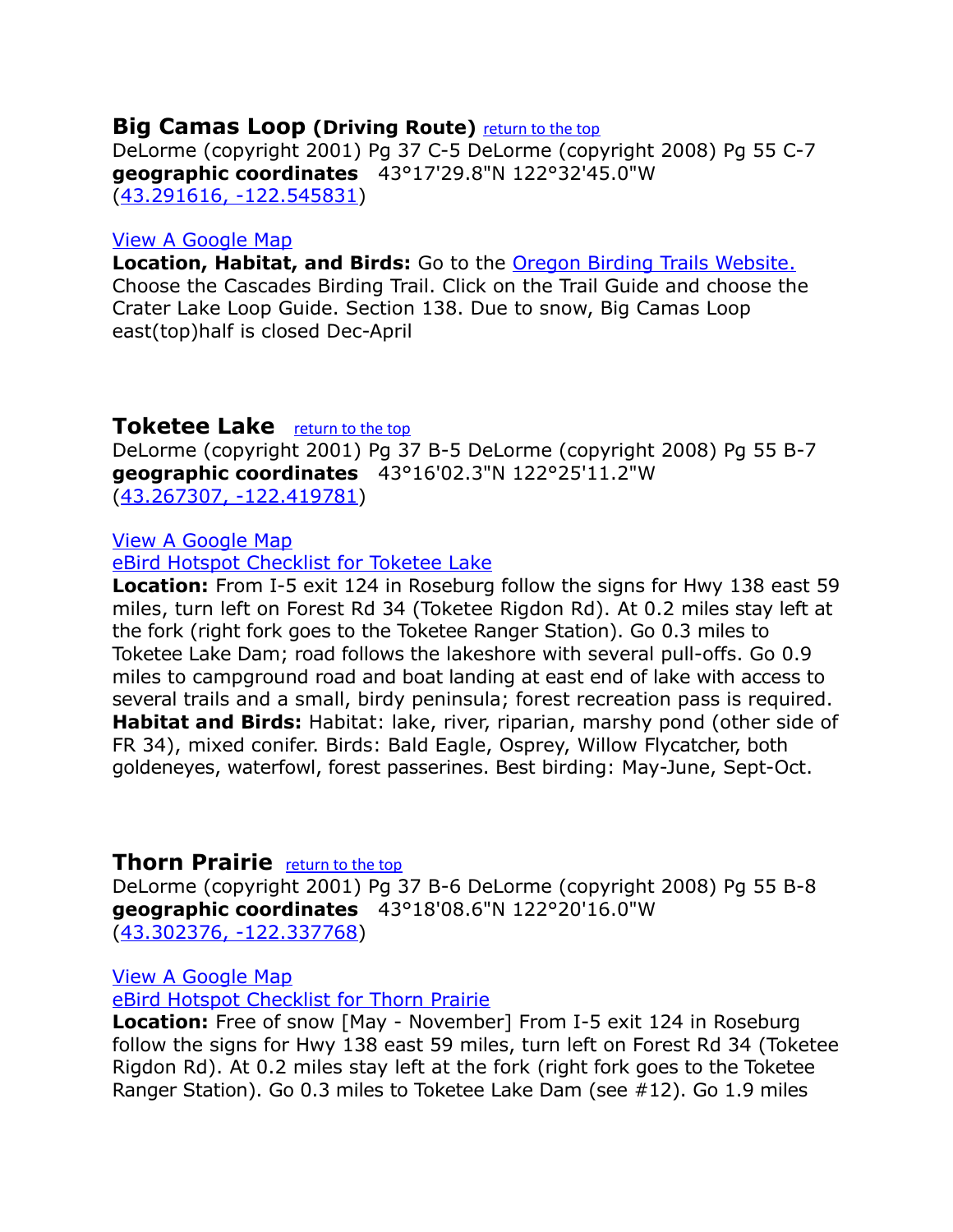and turn right on FR 3401 (gravel road); go approximately 4.2 miles to where Thorn Prairie begins and continues for about 2 miles.

**Habitat and Birds:** Habitat: unique eastside Cascade vegetation, white thornbrush, lodgepole pine, mixed conifer. Birds: best place in county for Calliope Hummingbird and Green-tailed Towhee, also Dusky Flycatcher, woodpeckers, forest passerines. Best birding: May-July.

### <span id="page-19-2"></span>**Toolbox Meadows <u>[return to the top](#page-0-0)</u>**

DeLorme (copyright 2001) Pg 37 C-6 DeLorme (copyright 2008) Pg 55 C-9 **geographic coordinates** 43°16'17.1"N 122°11'54.8"W [\(43.271405, -122.198562\)](https://www.google.com/maps/place/43%C2%B016)

### [View A Google Map](http://maps.google.com/maps/ms?hl=en&ie=UTF8&msa=0&msid=108036481085398338899.00046d949851880c3dc1a&ll=43.31119,-122.525024&spn=1.313003,2.798767&z=9)

**Location, Habitat, and Birds:** Go to the [Oregon Birding Trails Website.](http://www.oregonbirdingtrails.org/) Choose the Cascades Birding Trail. Click on the Trail Guide and choose the Crater Lake Loop Guide. Section 143. Due to snow, Toolbox Meadows is closed Dec-mid June

### <span id="page-19-1"></span>**Stump Lake and Mowich Park (Driving Route)** [return to the top](#page-0-0)

DeLorme (copyright 2001) Pg 37 C-6 DeLorme (copyright 2008) Pg 55 C-9 **geographic coordinates** 43°14'47.9"N 122°16'55.1"W [\(43.246650, -122.281977\)](https://www.google.com/maps/place/43%C2%B014)

### [View A Google Map](http://maps.google.com/maps/ms?hl=en&ie=UTF8&msa=0&msid=108036481085398338899.00046d949851880c3dc1a&ll=43.31119,-122.525024&spn=1.313003,2.798767&z=9)

**Location, Habitat, and Birds:** Note: Watch for milepost 67.25 on Hwy 138 for the Stump Lake turnoff. Go to the **Oregon Birding Trails Website.** Choose the Cascades Birding Trail. Click on the Trail Guide and choose the Crater Lake Loop Guide. Section142. Due to snow, Mowich Park is closed Dec-May

### <span id="page-19-0"></span>**Lemolo Lake** *[return to the top](#page-0-0)*

DeLorme (copyright 2001) Pg 37 B-7 DeLorme (copyright 2008) Pg 53 B-10 **geographic coordinates** 43°19'08.1"N 122°11'33.5"W [\(43.31468, -122.18582\)](https://www.google.com/maps/place/43%C2%B019)

[View A Google Map](http://maps.google.com/maps/ms?hl=en&ie=UTF8&msa=0&msid=108036481085398338899.0004687cac168847fc8cc&ll=43.256206,-122.400055&spn=0.859132,2.108002&z=10) [eBird Hotspot Checklist for Lemolo Lake](http://ebird.org/ebird/hotspot/L1527232) **Location:** From the junction of Highways 230 & 138 near Diamond Lake, go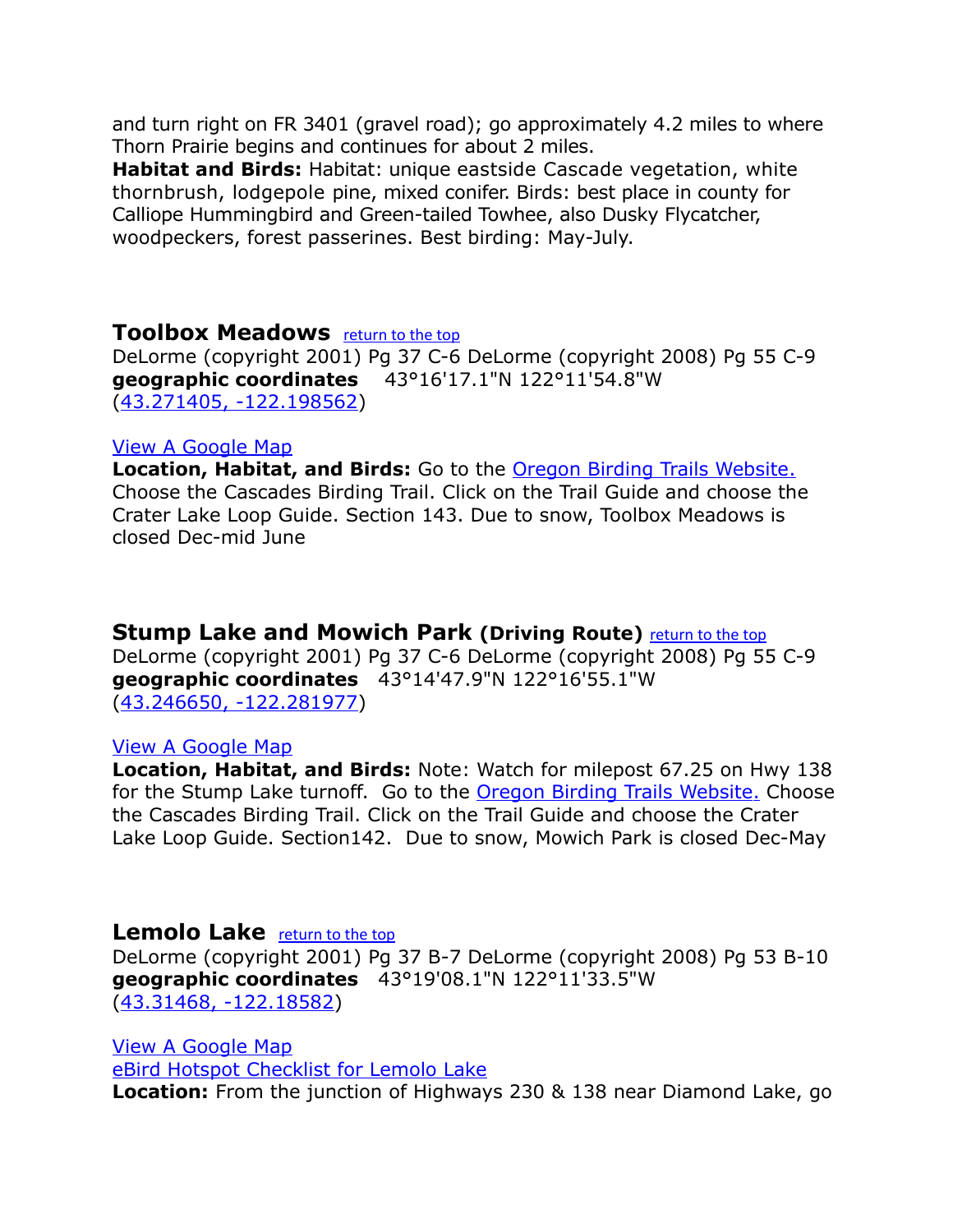10.3 miles north on Hwy 138 and take a right on FR 2610 (This road is also called Basket Butte Road). Go 4.0 miles to the Poole Creek boat launch and another 0.8 miles to the lodge. A road circles the lake with numerous pulloffs and campgrounds. The boat ramp is good for scoping the whole lake. On the east end, the North Umpqua River enters the lake and is bordered by a marshy riparian area. The 2612 road parallels the river for a couple miles passing springs. Going north on the 700 road takes you up Kelsay Mountain to an old fire area. You can either loop around on this road to road 60 (Windgo Pass Road) or connect with the 60 road at east end of the 2614 road. The 60 road will give you access to the higher mountain species up near the pass.

**Habitat and Birds:** Habitat: open water, wet meadow and mixed conifer. Birds: grebes, mergansers, goldeneyes, Bufflehead, Lesser Scaup, Osprey, Bald Eagle, Mountain Chickadee, Western Tanager, Golden-crowned Kinglet, Lewis's Woodpecker, Townsend's Solitaire, Western Wood-Pewee, Cassin's Finch, warblers. Best birding: May-July, Sept-Oct.

### <span id="page-20-0"></span>**Diamond Lake** [return to the top](#page-0-0)

DeLorme (copyright 2001) Pg 37 C-7 DeLorme (copyright 2008) Pg 55 D-10 **geographic coordinates**

**Diamond Lake Lodge** 43°10'35.9"N 122°08'16.2"W

[\(43.176630, -122.137837\)](https://www.google.com/maps/place/43%C2%B010)

**Sewer Ponds** 43°11'00.2"N 122°08'19.8"W

[\(43.183384, -122.138826\)](https://www.google.com/maps/place/43%C2%B011)

[View A Google Map](http://maps.google.com/maps/ms?hl=en&ie=UTF8&msa=0&msid=108036481085398338899.0004687cac168847fc8cc&ll=43.256206,-122.400055&spn=0.859132,2.108002&z=10)

[eBird Hotspot Checklist for Diamond Lake](http://ebird.org/ebird/hotspot/L766488)

**Location:** From I-5 exit 124 in Roseburg follow the signs for Hwy 138 east 80 miles to Diamond Lake. The lake (ice-covered December through mid-April) is circled by a paved road and a trail. The best birding areas are the campgrounds, boat launches, parking areas and the South Shore Picnic Area including the paved path from the parking lot south along the wet meadow to several small lakes; forest recreation pass is required. There is limited access to the Diamond Lake Sewer Ponds. From the lodge, make your way back out to NF 4795. Turn left (north) and travel 0.6 miles to Diamond Lake Loop. Turn left and go a short distance to a red cinder parking area. Park here and walk west along the two track road to the ponds. Walk along the outside of the fence to view all ponds.

**Habitat and Birds:** Habitat: open water, wet meadow and mixed conifer. Birds: grebes, mergansers, goldeneyes, gulls, Lesser Scaup, Osprey, Bald Eagle, Cinnamon Teal, Mountain Chickadee, Western Tanager, Golden-crowned Kinglet, Lewis's Woodpecker, Townsend's Solitaire, Western Wood-Pewee,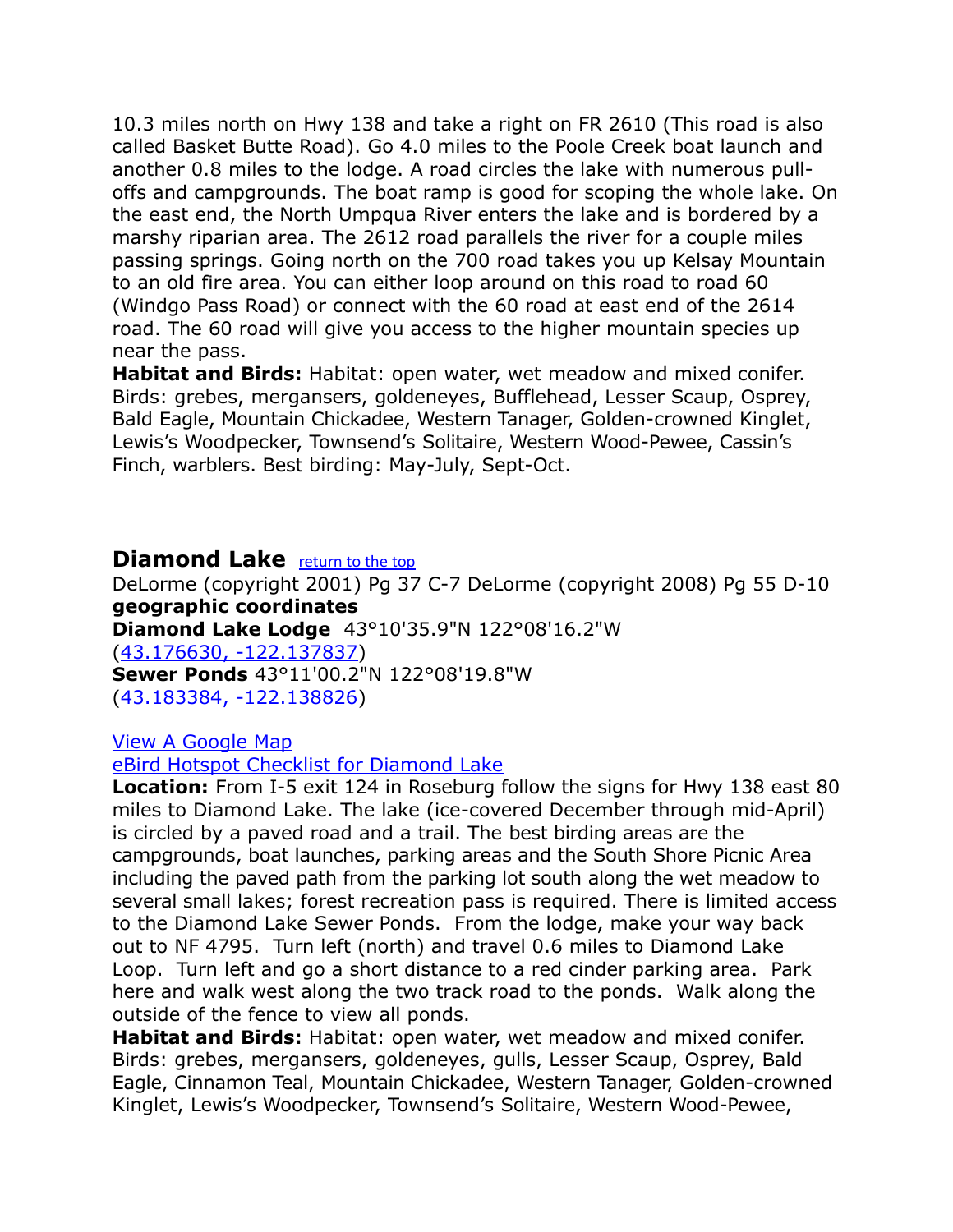Cassin's Finch, warblers. Best birding: May-July, Sept-Oct. Diamond Lake Sewage Ponds: These are only accessible with permission and a key from the Forest Service at Toketee Ranger Station . Some viewing can be done outside the fence. It is north of Diamond Lake near the tubing hill. The ponds (at least during the 1980s) supported breeding Barrow's Goldeneye, Mallard, and Wood Duck, with single breeding records for Bufflehead and Ruddy Duck. The portion between the main ponds, which by 1995 had grown in with lodgepole pine saplings, was in the '80s a barren, grass-dotted opening which attracted hordes of Savannah Sparrows, American Pipits, and with them, Oregon's 2nd and 5th Chestnut-collared Longspurs. The pond on the west side had nesting Wilson's Phalaropes and many migrant shorebirds, among them Semipalmated Sandpiper, Willet, Red-necked Phalarope, and Long-billed Curlew. Snowy Egret, Loggerhead Shrike, Bank Swallow, and Lark, Vesper, Grasshopper, Chipping, and Brewer's Sparrows have also been seen here (all D. Fix or D. Fix and D. Irons). A June 29th record of Solitary Sandpiper is the earliest report of an apparent fall migrant in the state, and the site also provided a late September Swamp Sparrow. Northern Goshawk is possible any time of year, and Black-backed Woodpeckers breed in the mixed conifer forest dominated by Shasta red fir beyond the fenced area. While there, turn around and put glasses on the summit of Mt. Thielsen- sometimes people are standing on top. In August and September the dikes are ablaze with fireweed, particularly beautiful when seen backlit in late afternoon.

### <span id="page-21-1"></span>**Hemlock Lake [return to the top](#page-0-0)**

DeLorme (copyright 2001) Pg 36 C-3 DeLorme (copyright 2008) Pg 54 D-4 **geographic coordinates** 43 11' 23" N 122˚ 42' 09" W (43.18978, -122.7032)

#### [View A Google Map](http://maps.google.com/maps/ms?hl=en&ie=UTF8&msa=0&msid=108036481085398338899.00046d949851880c3dc1a&ll=43.31119,-122.525024&spn=1.313003,2.798767&z=9)

**Location, Habitat, and Birds:** Go to the [Oregon Birding Trails Website.](http://www.oregonbirdingtrails.org/) Choose the Cascades Birding Trail. Click on the Trail Guide and choose the Crater Lake Loop Guide. Section 136. Hemlock Lake closed from snow Dec-May.

### <span id="page-21-0"></span>**South Umpqua Falls [return to the top](#page-0-0)**

DeLorme (copyright 2001) Pg 36 D-3 DeLorme (copyright 2008) Pg 54 E-5 **geographic coordinates** 43°03'18.8"N 122°41'11.0"W [\(43.055209, -122.686382\)](https://www.google.com/maps/place/43%C2%B003)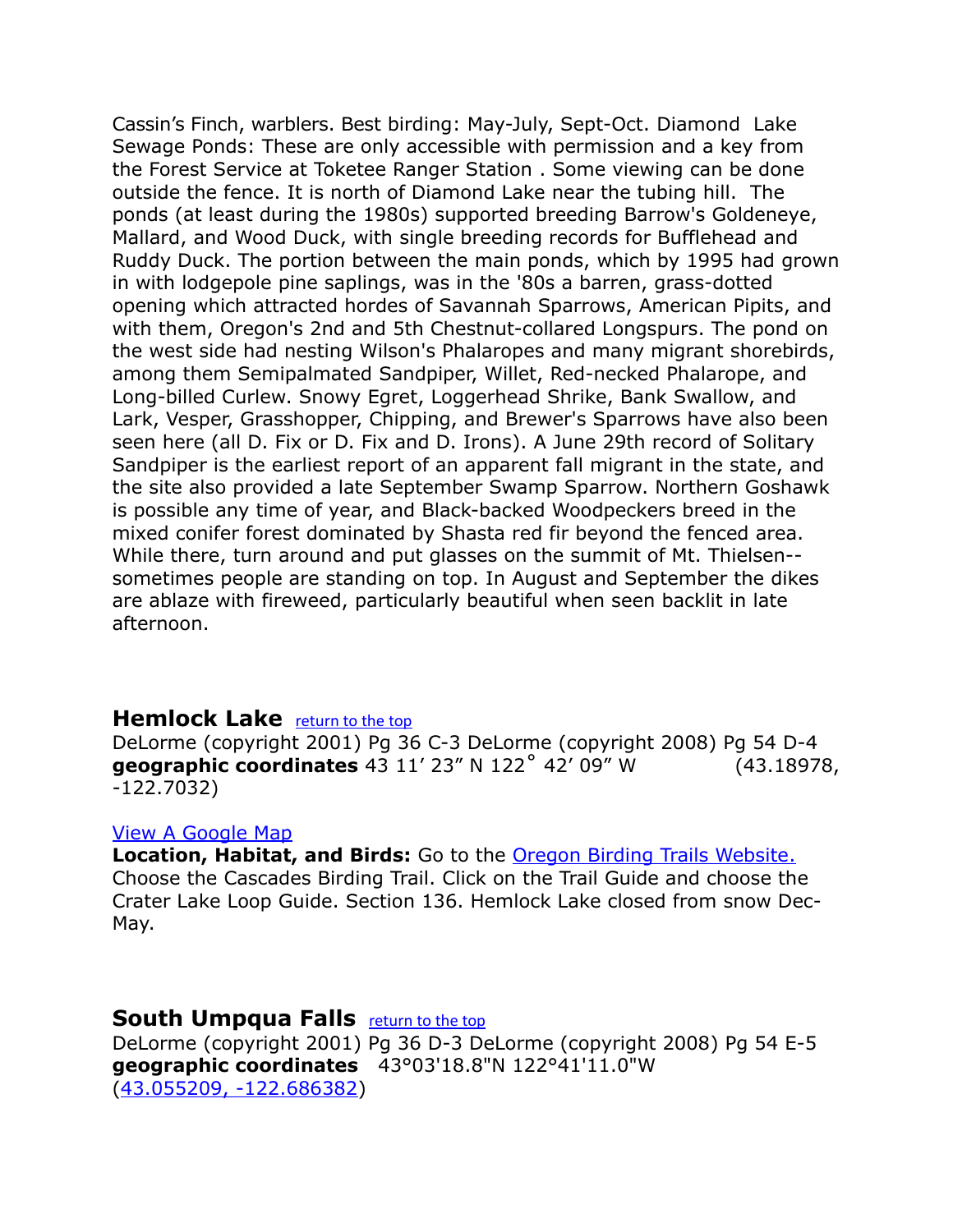**Location, Habitat, and Birds:** Go to the [Oregon Birding Trails Website.](http://www.oregonbirdingtrails.org/) Choose the Cascades Birding Trail. Click on the Trail Guide and choose the Crater Lake Loop Guide. Section 146.

### <span id="page-22-3"></span>**Carmen Lake** *[return to the top](#page-0-0)*

DeLorme (copyright 2001) Pg 36 C-4 DeLorme (copyright 2008) Pg 55 D-6 **geographic coordinates** 43°07'03.4"N 122°35'05.8"W [\(43.117598, -122.584955\)](https://www.google.com/maps/place/43%C2%B007)

### [View A Google Map](http://maps.google.com/maps/ms?hl=en&ie=UTF8&msa=0&msid=108036481085398338899.00046d9654754edcb9c8c&ll=43.049823,-122.748871&spn=0.787777,2.110748&z=10)

**Location, Habitat, and Birds:** Go to the [Oregon Birding Trails Website.](http://www.oregonbirdingtrails.org/) Choose the Cascades Birding Trail. Click on the Trail Guide and choose the Crater Lake Loop Guide. Section 147.

### <span id="page-22-2"></span>**Rabbit Ears and Hershberger Mountain Access** [return to the top](#page-0-0)

DeLorme (copyright 2001) Pg 29 A-5 DeLorme (copyright 2008) Pg 55 F-7 **geographic coordinates** (THESE ACCESS COORDINATES ARE ACTUALLY IN JACKSON COUNTY. RABBIT EARS AND HERSHBERGER MOUNTAIN ARE BOTH ON THE SOUTHERN EDGE OF DOUGLAS COUNTY.) Hershberger Mnt = [43.03589, -122.45515.](https://www.google.com/maps/place/43%C2%B002) Rabbit Ears = [43.00853, -122.44228\)](https://www.google.com/maps/place/43%C2%B000).

### [View A Google Map](http://maps.google.com/maps/ms?hl=en&ie=UTF8&msa=0&msid=108036481085398338899.00046d9914f01abee976e&ll=42.982047,-122.176208&spn=0.394325,1.055374&z=11)

**Location, Habitat, and Birds:** Go to the [Oregon Birding Trails Website.](http://www.oregonbirdingtrails.org/) Choose the Cascades Birding Trail. Click on the Trail Guide and choose the Crater Lake Loop Guide. Section 149. Due to snow, Rabbit Ears-Hershberger Mt is closed Dec-May.

### <span id="page-22-1"></span>**Lost Creek at Highway Falls <u>[return to the top](#page-0-0)</u>**

DeLorme (copyright 2001) Pg 37 D-6 DeLorme (copyright 2008) Pg 55 E-8 **geographic coordinates** 43°02'10.5"N 122°21'49.6"W [\(43.03627, -122.36495\)](https://www.google.com/maps/place/43%C2%B002)

#### [View A Google Map](http://maps.google.com/maps/ms?hl=en&ie=UTF8&msa=0&msid=108036481085398338899.00046d9914f01abee976e&ll=43.032761,-122.399368&spn=0.329755,0.699692&z=11)

**Location, Habitat, and Birds:** Go to the [Oregon Birding Trails Website.](http://www.oregonbirdingtrails.org/) Choose the Cascades Birding Trail. Click on the Trail Guide and choose the Crater Lake Loop Guide. Section 148.

### <span id="page-22-0"></span>**Tiller Ranger Station <u>[return to the top](#page-0-0)</u>**

DeLorme (copyright 2001) Pg 28 A-1 DeLorme (copyright 2008) Pg 61 A-7 **geographic coordinates** 42°55'36.4"N 122°57'02.6"W [\(42.92679, -122.95072\)](https://www.google.com/maps/place/42%C2%B055)